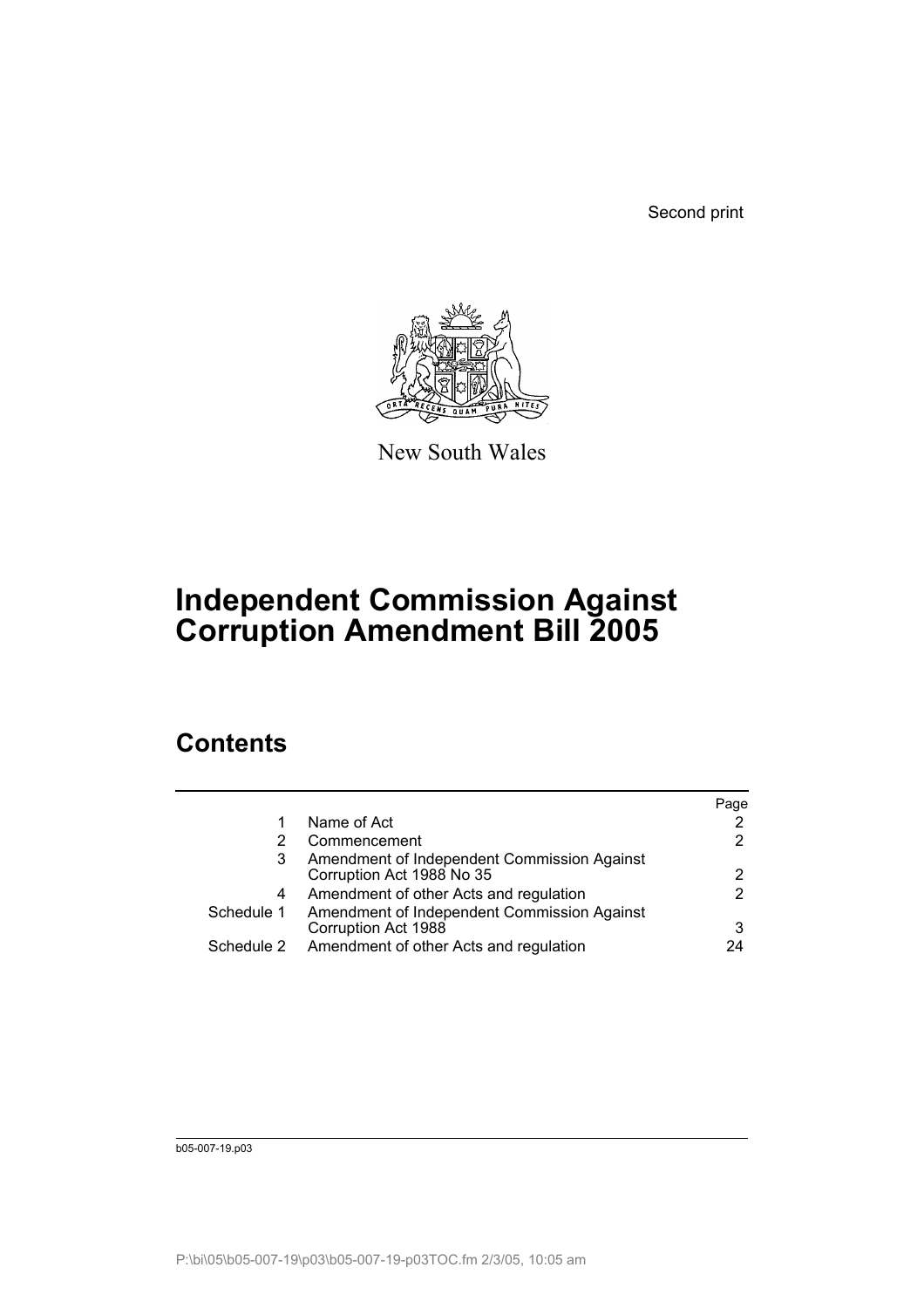*This PUBLIC BILL, originated in the LEGISLATIVE ASSEMBLY and, having this day passed, is now ready for presentation to the LEGISLATIVE COUNCIL for its concurrence.*

> *Clerk of the Legislative Assembly. Legislative Assembly,*



New South Wales

# **Independent Commission Against Corruption Amendment Bill 2005**

Act No , 2005

An Act to amend the *Independent Commission Against Corruption Act 1988* to make further provision with respect to the functions of the Commission; to amend the *Police Integrity Commission Act 1996* to extend the provisions of that Act relating to police officers to other members of NSW Police; and for other purposes.

*EXAMINED*

*Chairman of Committees*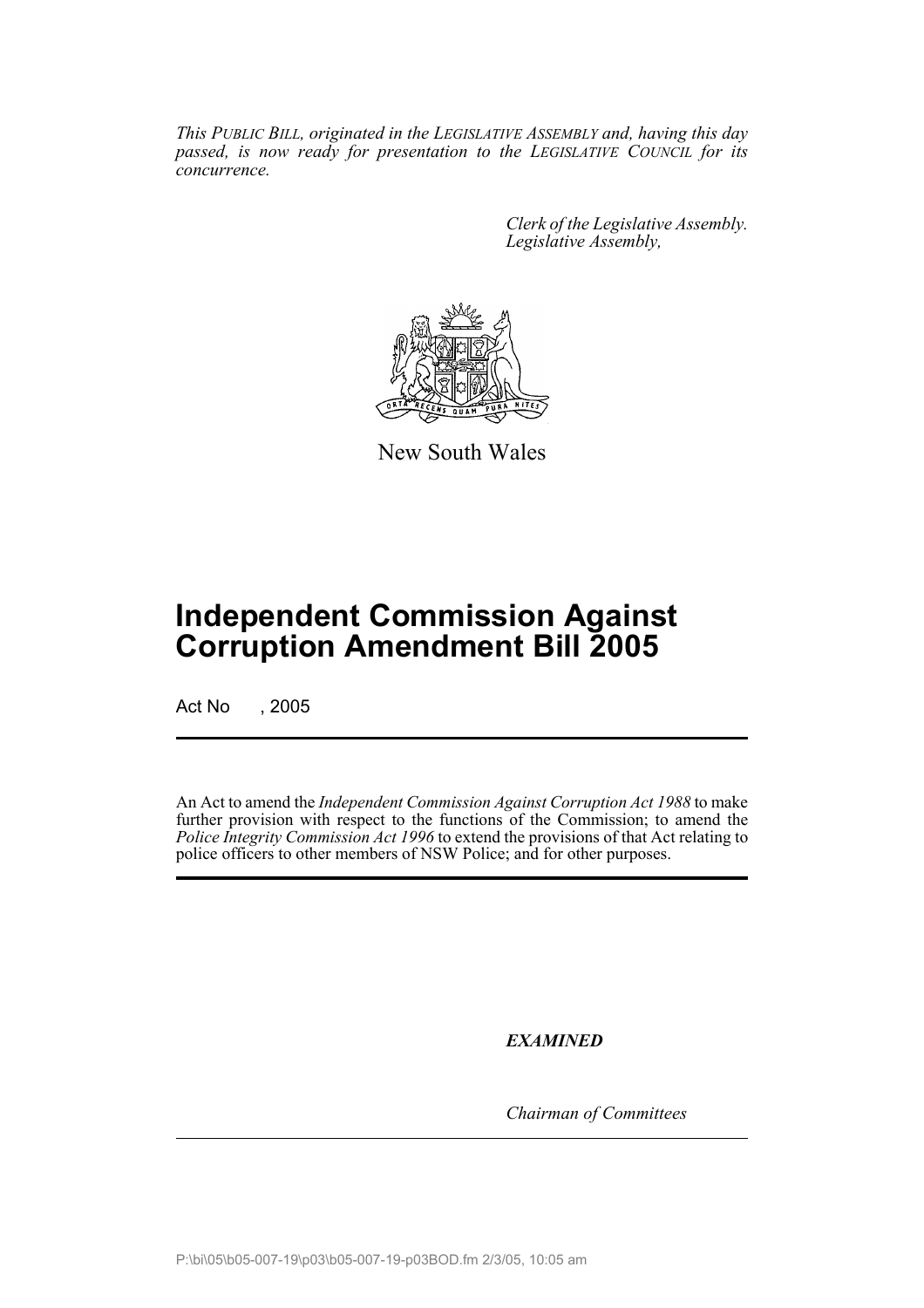<span id="page-2-3"></span><span id="page-2-2"></span><span id="page-2-1"></span><span id="page-2-0"></span>

| The Legislature of New South Wales enacts:                                                     |                     |
|------------------------------------------------------------------------------------------------|---------------------|
| Name of Act                                                                                    | $\overline{c}$      |
| This Act is the <i>Independent</i> Commission <i>Against</i> Corruption<br>Amendment Act 2005. | 3<br>$\overline{4}$ |
| <b>Commencement</b>                                                                            | 5                   |
| This Act commences on a day or days to be appointed by proclamation.                           | 6                   |
| Amendment of Independent Commission Against Corruption Act 1988<br><b>No 35</b>                | 7<br>8              |
| The Independent Commission Against Corruption Act 1988 is amended<br>as set out in Schedule 1. | 9<br>10             |
| Amendment of other Acts and regulation                                                         | 11                  |
| The Acts and regulation set out in Schedule 2 are amended as set out in<br>that Schedule.      | 12<br>13            |
|                                                                                                |                     |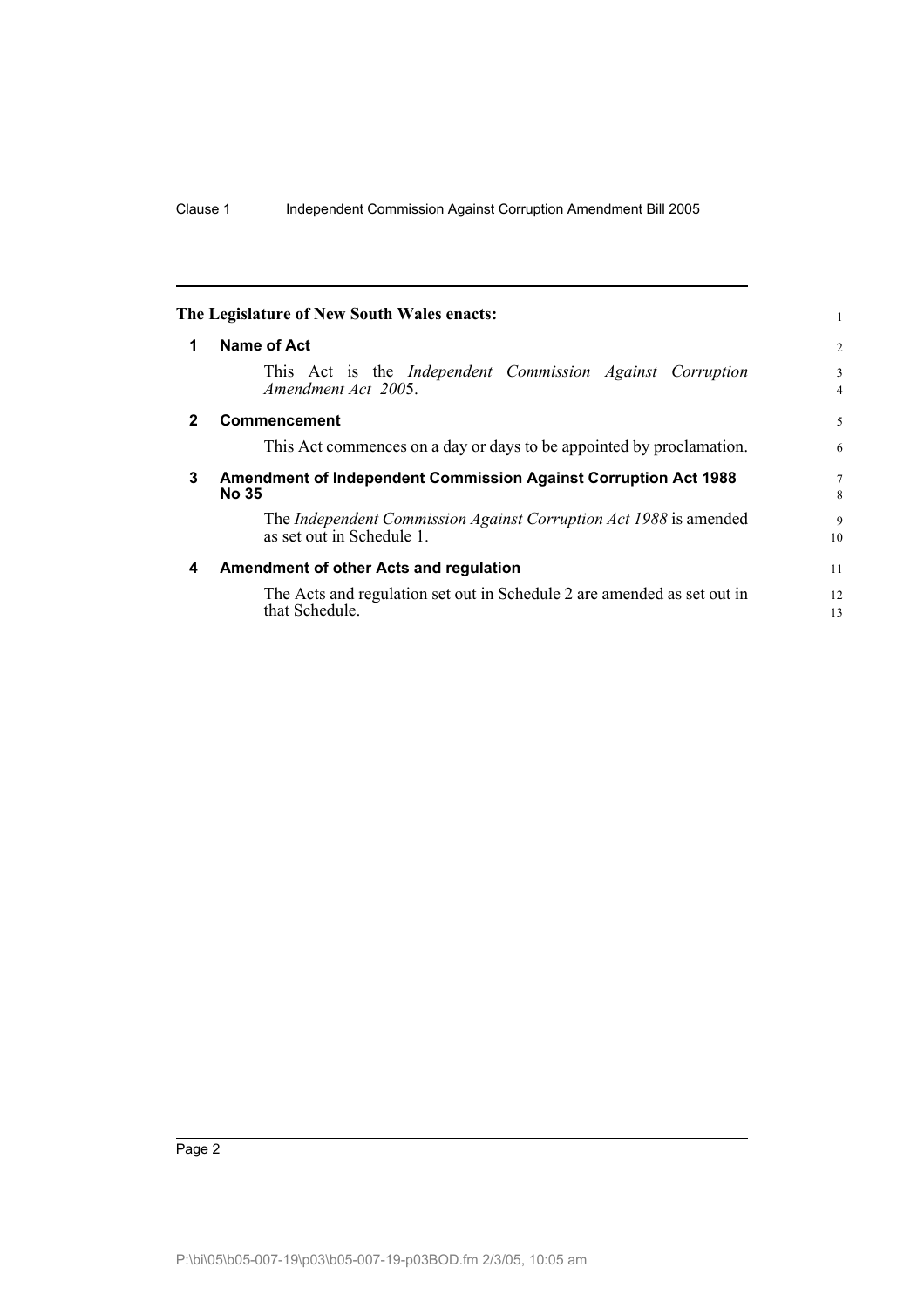**[1] Section 2A**

Amendment of Independent Commission Against Corruption Act 1988 Schedule 1

# <span id="page-3-0"></span>**Schedule 1 Amendment of Independent Commission Against Corruption Act 1988**

(Section 3)

4

1 2 3

|       | Insert after section 2:                |                      |                                 |                                                                                                                                                                                                | 6                    |  |
|-------|----------------------------------------|----------------------|---------------------------------|------------------------------------------------------------------------------------------------------------------------------------------------------------------------------------------------|----------------------|--|
|       | 2A                                     |                      | <b>Principal objects of Act</b> |                                                                                                                                                                                                | $\tau$               |  |
|       | The principal objects of this Act are: |                      |                                 |                                                                                                                                                                                                |                      |  |
|       |                                        |                      | (a)                             | to promote the integrity and accountability of public<br>Independent<br>administration<br>by<br>constituting<br>an<br>Commission Against Corruption as an independent and<br>accountable body: | 9<br>10<br>11<br>12  |  |
|       |                                        |                      | (i)                             | to investigate, expose and prevent corruption<br>involving or affecting public authorities and public<br>officials, and                                                                        | 13<br>14<br>15       |  |
|       |                                        |                      | (ii)                            | to educate public authorities, public officials and<br>members of the public about corruption and its<br>detrimental effects on public administration and on<br>the community, and             | 16<br>17<br>18<br>19 |  |
|       |                                        |                      | (b)                             | to confer on the Commission special powers to inquire into<br>allegations of corruption.                                                                                                       | 20<br>21             |  |
| [2]   |                                        |                      | <b>Section 3 Definitions</b>    |                                                                                                                                                                                                | 22                   |  |
|       |                                        |                      |                                 | Insert in alphabetical order in section $3(1)$ :                                                                                                                                               | 23                   |  |
|       |                                        |                      | under this Act.                 | compulsory examination means a compulsory examination                                                                                                                                          | 24<br>25             |  |
|       |                                        |                      |                                 | Inspector means the Inspector of the Independent Commission<br>Against Corruption, appointed under this Act.                                                                                   | 26<br>27             |  |
|       |                                        |                      | of the Inspector.               | <i>officer of the Inspector</i> means the Inspector or a member of staff                                                                                                                       | 28<br>29             |  |
|       |                                        |                      |                                 | <i>public inquiry</i> means a public inquiry under this Act.                                                                                                                                   | 30                   |  |
| $[3]$ |                                        |                      |                                 | Section 3 (1), definition of "hearing"                                                                                                                                                         | 31                   |  |
|       |                                        | Omit the definition. |                                 |                                                                                                                                                                                                | 32                   |  |
| [4]   |                                        | Section 3 (3)        |                                 |                                                                                                                                                                                                | 33                   |  |
|       |                                        |                      | Insert after section $3(2)$ :   |                                                                                                                                                                                                | 34                   |  |
|       |                                        |                      |                                 |                                                                                                                                                                                                |                      |  |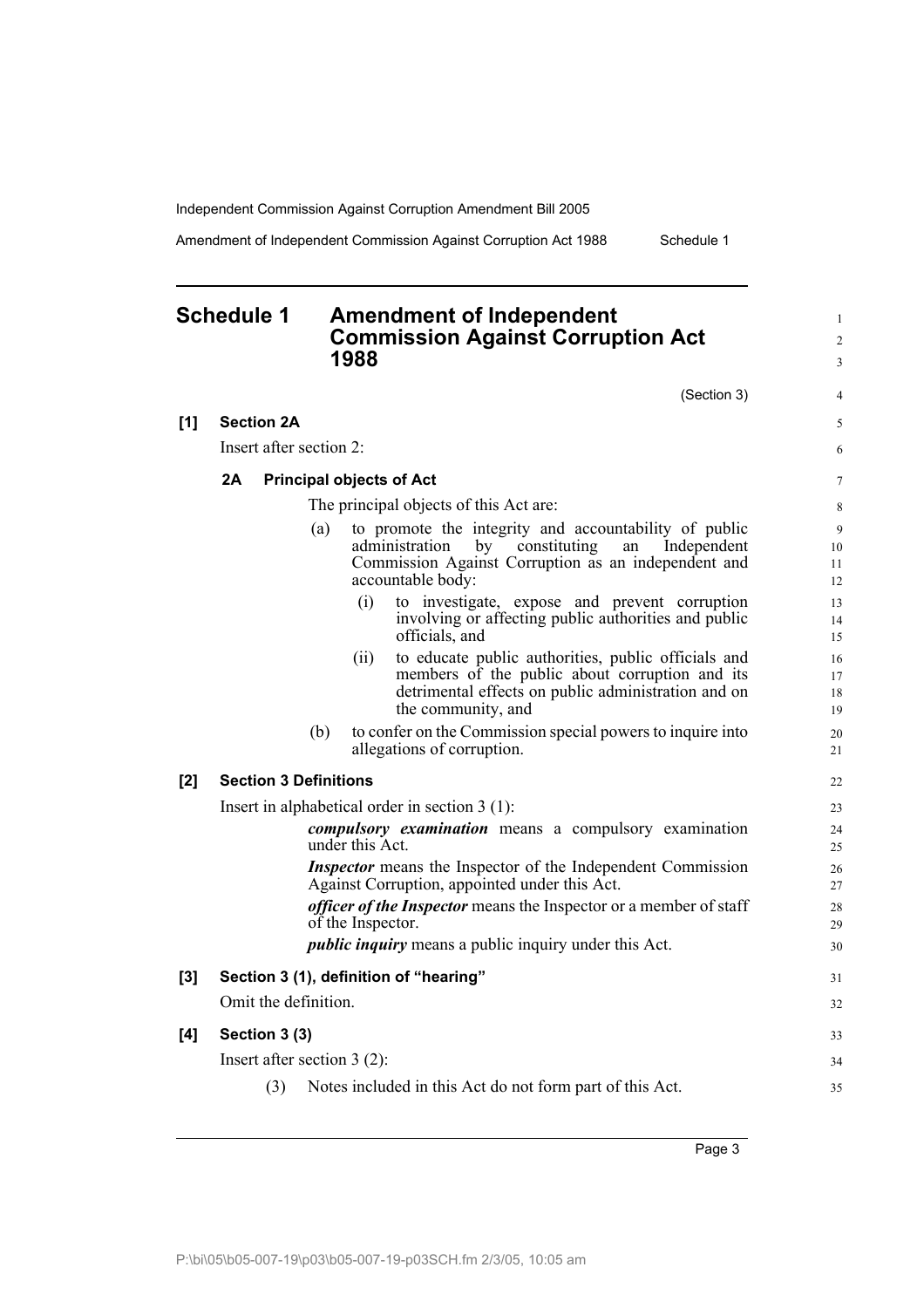Schedule 1 Amendment of Independent Commission Against Corruption Act 1988

| [5]  |                       | <b>Section 4 Commission</b>                                                                                                                                                                                                                                                                                                                             | $\mathbf{1}$                     |
|------|-----------------------|---------------------------------------------------------------------------------------------------------------------------------------------------------------------------------------------------------------------------------------------------------------------------------------------------------------------------------------------------------|----------------------------------|
|      |                       | Omit "hearing" wherever occurring from section 4 (4).                                                                                                                                                                                                                                                                                                   | $\overline{2}$                   |
|      |                       | Insert instead "compulsory examination or public inquiry".                                                                                                                                                                                                                                                                                              | $\overline{3}$                   |
| [6]  |                       | Section 9 Limitation on nature of corrupt conduct                                                                                                                                                                                                                                                                                                       | $\overline{4}$                   |
|      |                       | Omit "could also constitute" from section 9 (5). Insert instead "constitutes".                                                                                                                                                                                                                                                                          | 5                                |
| [7]  | <b>Section 12A</b>    |                                                                                                                                                                                                                                                                                                                                                         | 6                                |
|      |                       | Insert after section 12:                                                                                                                                                                                                                                                                                                                                | $\tau$                           |
|      | <b>12A</b>            | Serious and systemic corrupt conduct                                                                                                                                                                                                                                                                                                                    | 8                                |
|      |                       | In exercising its functions, the Commission is, as far as<br>practicable, to direct its attention to serious and systemic corrupt<br>conduct and is to take into account the responsibility and role<br>other public authorities and public officials have in the<br>prevention of corrupt conduct.                                                     | 9<br>10<br>11<br>12<br>13        |
| [8]  |                       | <b>Section 13 Principal functions</b>                                                                                                                                                                                                                                                                                                                   | 14                               |
|      |                       | Insert after section 13 $(2)$ :                                                                                                                                                                                                                                                                                                                         | 15                               |
|      | (2A)                  | Subsection (2) (a) does not require the Commission to make a<br>finding, on the basis of any investigation, that corrupt conduct, or<br>other conduct, has occurred, is occurring or is about to occur.                                                                                                                                                 | 16<br>17<br>18                   |
| [9]  | Section 13 (3A)       |                                                                                                                                                                                                                                                                                                                                                         | 19                               |
|      |                       | Insert after section 13 $(3)$ :                                                                                                                                                                                                                                                                                                                         | 20                               |
|      | (3A)                  | The Commission may make a finding that a person has engaged<br>or is engaging in corrupt conduct of a kind described in paragraph<br>(a), (b), (c) or (d) of section $9(1)$ only if satisfied that a person<br>has engaged in or is engaging in conduct that constitutes or<br>involves an offence or thing of the kind described in that<br>paragraph. | 21<br>22<br>23<br>24<br>25<br>26 |
| [10] | <b>Section 13 (4)</b> |                                                                                                                                                                                                                                                                                                                                                         | 27                               |
|      |                       | Omit "this section is the only restriction".                                                                                                                                                                                                                                                                                                            | 28                               |
|      |                       | Insert instead "section $9(5)$ and this section are the only restrictions".                                                                                                                                                                                                                                                                             | 29                               |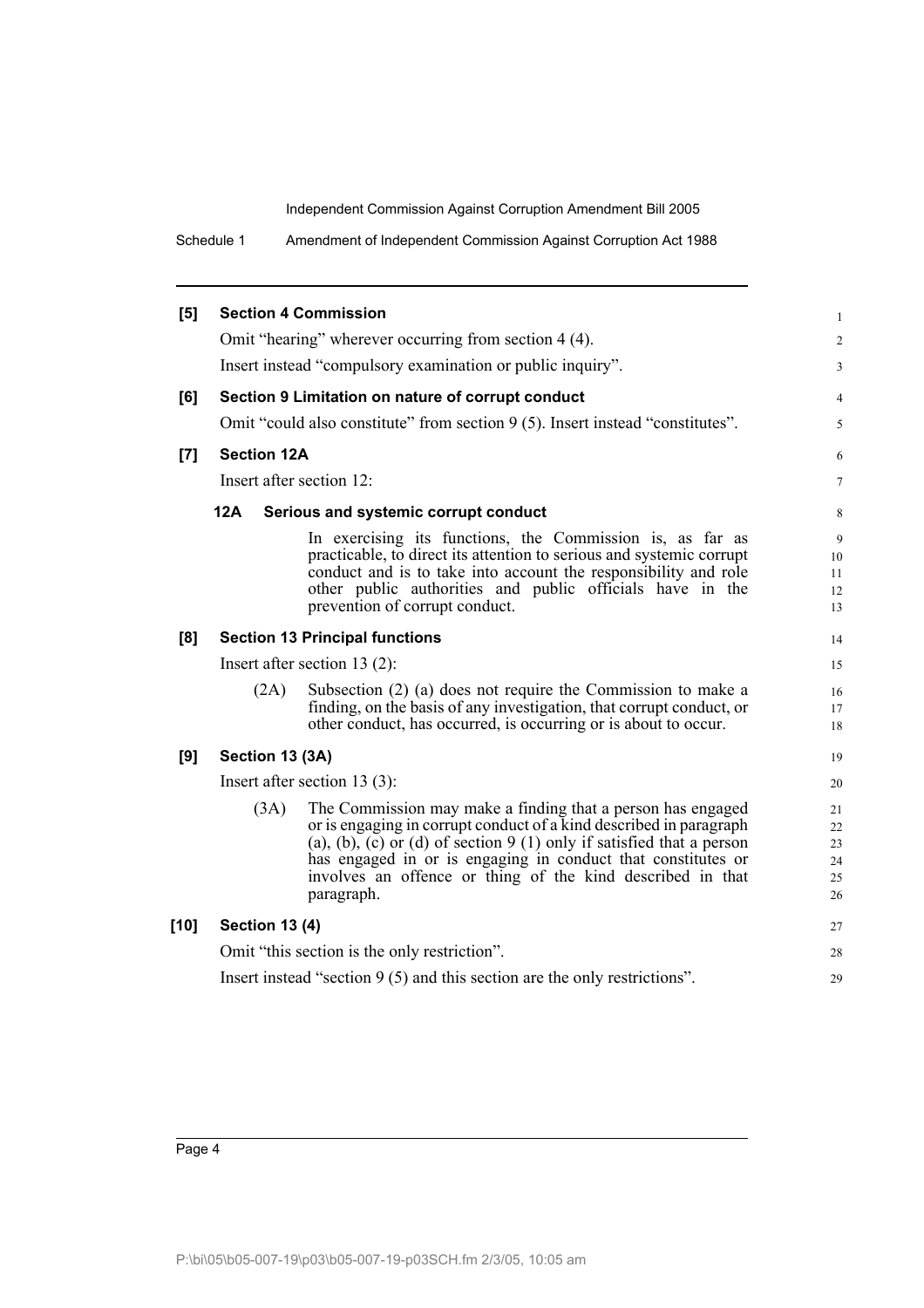Amendment of Independent Commission Against Corruption Act 1988 Schedule 1

| $[11]$ | Section 13 (5) (b)                                                                                                             |                                                                                                                                                                                                                                                         | $\mathbf{1}$                       |  |  |
|--------|--------------------------------------------------------------------------------------------------------------------------------|---------------------------------------------------------------------------------------------------------------------------------------------------------------------------------------------------------------------------------------------------------|------------------------------------|--|--|
|        | Omit the paragraph. Insert instead:                                                                                            |                                                                                                                                                                                                                                                         | $\overline{\mathbf{c}}$            |  |  |
|        | (b)                                                                                                                            | opinions as to:                                                                                                                                                                                                                                         | 3                                  |  |  |
|        |                                                                                                                                | whether the advice of the Director of Public<br>(i)<br>Prosecutions should be sought in relation to the<br>commencement of proceedings against particular<br>persons for criminal offences against laws of the<br>State, or                             | 4<br>5<br>6<br>$\overline{7}$<br>8 |  |  |
|        |                                                                                                                                | whether consideration should or should not be given<br>(ii)<br>to the taking of other action against particular<br>persons,                                                                                                                             | 9<br>10<br>11                      |  |  |
| $[12]$ |                                                                                                                                | Section 16 Co-operation with other agencies                                                                                                                                                                                                             | 12                                 |  |  |
|        |                                                                                                                                | Insert ", the Ombudsman" after "Auditor-General" in section 16 (2).                                                                                                                                                                                     | 13                                 |  |  |
| $[13]$ |                                                                                                                                | <b>Section 17 Evidence and procedure</b>                                                                                                                                                                                                                | 14                                 |  |  |
|        | Omit "hearings" and "hearing" from section 17 (2) and (3), respectively.                                                       |                                                                                                                                                                                                                                                         |                                    |  |  |
|        | Insert instead "compulsory examinations and public inquiries" and<br>"compulsory examination or public inquiry", respectively. |                                                                                                                                                                                                                                                         |                                    |  |  |
| $[14]$ | <b>Section 18 Court proceedings</b>                                                                                            |                                                                                                                                                                                                                                                         | 18                                 |  |  |
|        | Omit "any hearing or other matters relating to the investigation are" from<br>section 18 $(2)$ $(a)$ .                         |                                                                                                                                                                                                                                                         |                                    |  |  |
|        | Insert instead "the investigation is".                                                                                         |                                                                                                                                                                                                                                                         | 21                                 |  |  |
| $[15]$ |                                                                                                                                | Section 20 Investigations generally                                                                                                                                                                                                                     | 22                                 |  |  |
|        | Insert after section $20(4)$ :                                                                                                 |                                                                                                                                                                                                                                                         | 23                                 |  |  |
|        | (5)                                                                                                                            | If the Commission decides to discontinue or not to commence an<br>investigation of a complaint or report made to it, the Commission<br>must inform the complainant or officer who made the report in<br>writing of its decision and the reasons for it. | 24<br>25<br>26<br>27               |  |  |
| $[16]$ | or public inquiry being held                                                                                                   | Section 29 Powers exercisable whether or not compulsory examination                                                                                                                                                                                     | 28<br>29                           |  |  |
|        |                                                                                                                                | Omit "hearing". Insert instead "compulsory examination or public inquiry".                                                                                                                                                                              | 30                                 |  |  |
|        |                                                                                                                                |                                                                                                                                                                                                                                                         |                                    |  |  |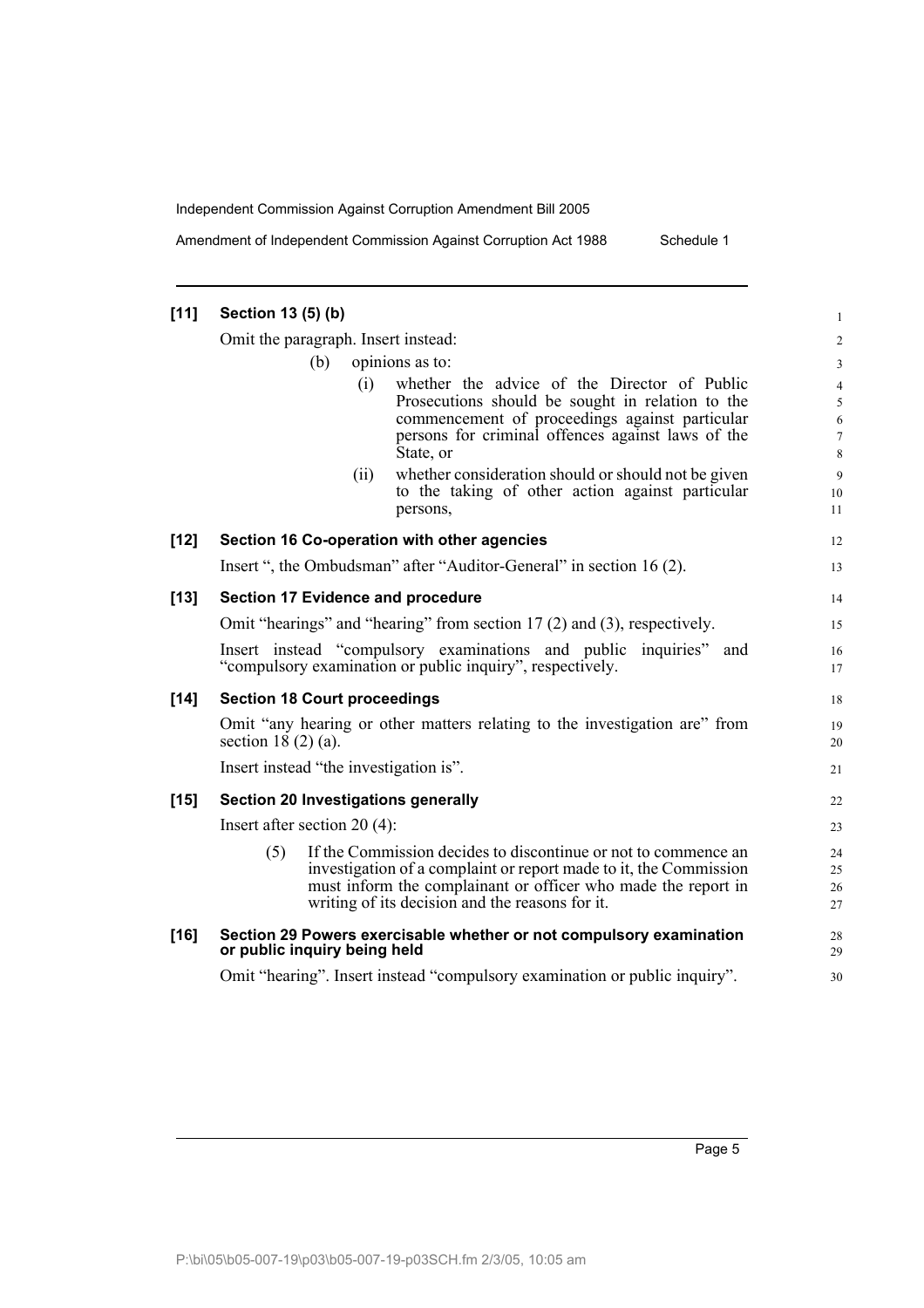1  $\mathfrak{Z}$ 

Schedule 1 Amendment of Independent Commission Against Corruption Act 1988

# **[17] Part 4, Division 3, heading**

Omit the heading. Insert instead:

# **Division 3 Compulsory examinations and public inquiries**

#### **[18] Sections 30–31A**

Omit sections 30 and 31. Insert instead:

### **30 Compulsory examinations**

- (1) For the purposes of an investigation, the Commission may, if it is satisfied that it is in the public interest to do so, conduct a compulsory examination.
- (2) A compulsory examination is to be conducted by the Commissioner or by an Assistant Commissioner, as determined by the Commissioner.
- (3) A person required to attend a compulsory examination is entitled to be informed, before or at the commencement of the compulsory examination, of the nature of the allegation or complaint being investigated.
- (4) A failure to comply with subsection (3) does not invalidate or otherwise affect the compulsory examination.
- (5) A compulsory examination is to be conducted in private. **Note.** Section 17 (2) requires the Commission to conduct compulsory examinations with as little emphasis on an adversarial approach as possible.
- (6) The Commission may (but is not required to) advise a person required to attend a compulsory examination of any findings it has made or opinions it has formed as a result of the compulsory examination.

### **31 Public inquiries**

- (1) For the purposes of an investigation, the Commission may, if it is satisfied that it is in the public interest to do so, conduct a public inquiry.
- (2) Without limiting the factors that it may take into account in determining whether or not it is in the public interest to conduct a public inquiry, the Commission is to consider the following:
	- (a) the benefit of exposing to the public, and making it aware, of corrupt conduct,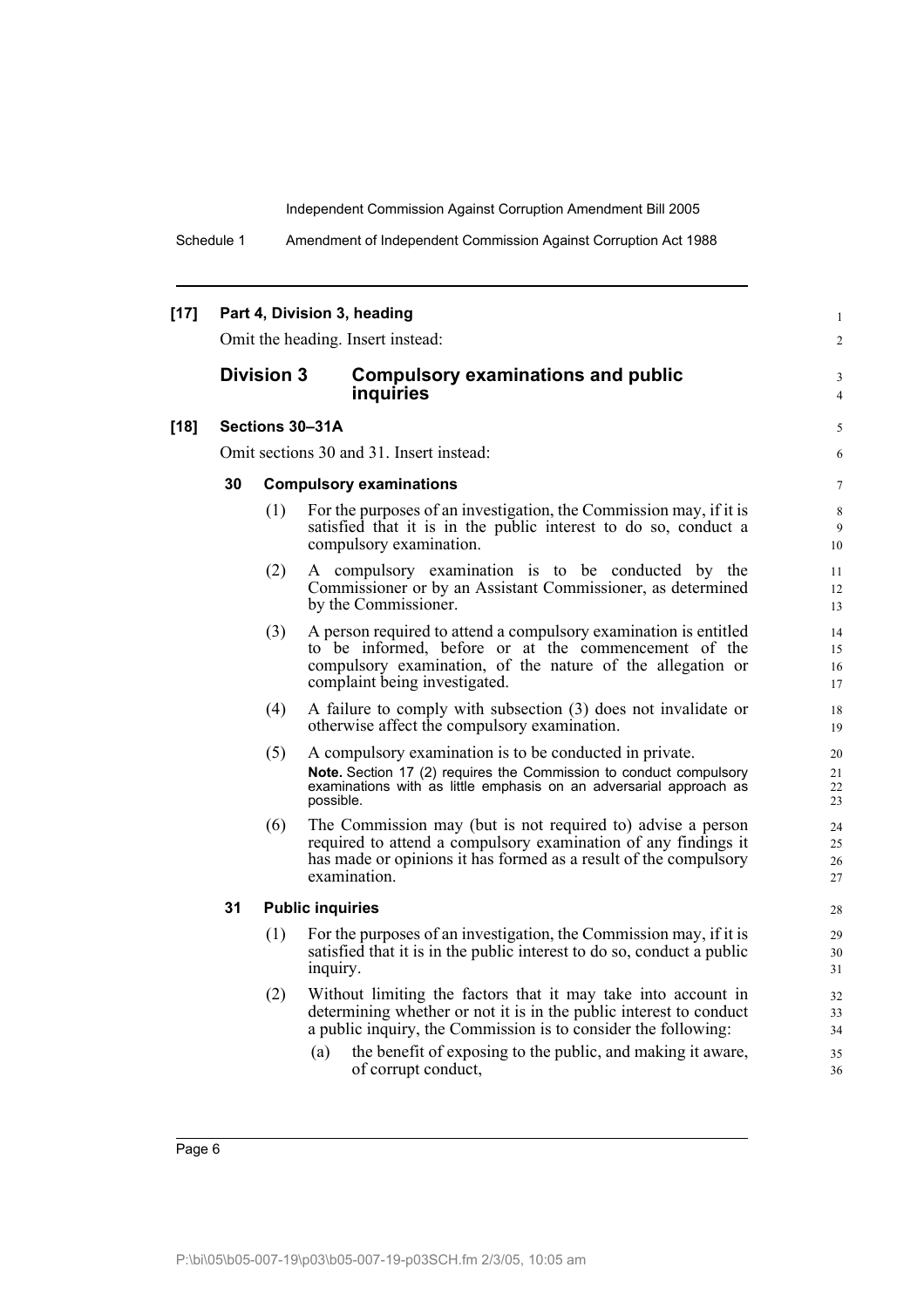Amendment of Independent Commission Against Corruption Act 1988 Schedule 1

- (b) the seriousness of the allegation or complaint being investigated,
- (c) any risk of undue prejudice to a person's reputation (including prejudice that might arise from not holding an inquiry),
- (d) whether the public interest in exposing the matter is outweighed by the public interest in preserving the privacy of the persons concerned.
- (3) An Assistant Commissioner may determine to conduct a public inquiry only with the concurrence of the Commissioner. However, concurrence is not required if the Commissioner would or might have a conflict of interest in relation to the inquiry. **Note.** Powers of the Commission under this Division may be delegated to an Assistant Commissioner under section 107 (5) (e).
- (4) A public inquiry is to be conducted by the Commissioner or by an Assistant Commissioner, as determined by the Commissioner.
- (5) At a public inquiry, the person presiding must announce the general scope and purpose of the inquiry.
- (6) A person required to attend a public inquiry is entitled to be informed of the general scope and purpose of the public inquiry and the nature of the allegation or complaint being investigated before or at the time the person is required to appear at the inquiry.
- (7) A failure to comply with subsection (6) does not invalidate or otherwise affect the public inquiry.
- (8) A public inquiry is to be held in public.
- (9) Despite subsection (8), the Commission may decide to hold part of the inquiry in private if it considers this to be in the public interest.
- (10) Without limiting subsection (9), the Commission may decide to hear closing submissions in private. This extends to a closing submission by a person appearing before the Commission or a legal practitioner representing such a person, as well as to a closing submission by a legal practitioner assisting the Commission as counsel.

**Note.** Section 17 (2) requires the Commission to conduct public inquiries with as little emphasis on an adversarial approach as possible.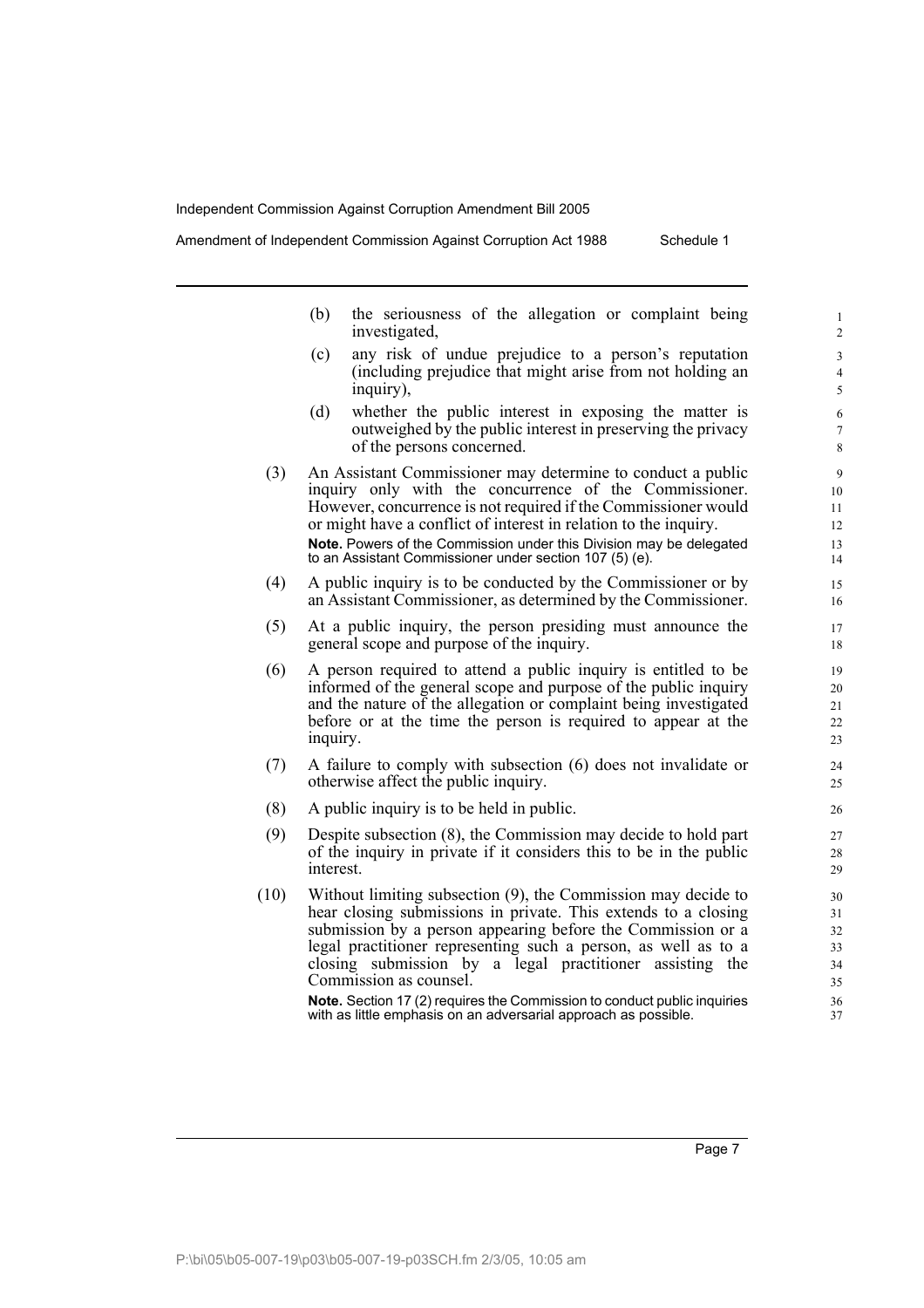|        | 31A |                          |     | Directions as to presence of persons at compulsory examinations<br>and public inquiries                                                                                                                                                      |
|--------|-----|--------------------------|-----|----------------------------------------------------------------------------------------------------------------------------------------------------------------------------------------------------------------------------------------------|
|        |     |                          |     | The Commissioner may give directions as to the persons who<br>may be present at a compulsory examination or any part of a<br>public inquiry that is held in private. A person must not be present<br>in contravention of any such direction. |
|        |     |                          |     | <b>Note.</b> It is an offence to contravene a direction under section 31A—see<br>section 85.                                                                                                                                                 |
| $[19]$ |     |                          |     | Section 32 Right of appearance of affected person                                                                                                                                                                                            |
|        |     |                          |     | Omit "hearing" wherever occurring. Insert instead "public inquiry".                                                                                                                                                                          |
| [20]   |     |                          |     | Sections 33-35, 36A and 37-39                                                                                                                                                                                                                |
|        |     |                          |     | Omit "hearing" wherever occurring.                                                                                                                                                                                                           |
|        |     |                          |     | Insert instead "compulsory examination or public inquiry".                                                                                                                                                                                   |
| $[21]$ |     | Part 4, Division 4A      |     |                                                                                                                                                                                                                                              |
|        |     | Insert after section 48: |     |                                                                                                                                                                                                                                              |
|        |     | <b>Division 4A</b>       |     | <b>Disposal of property</b>                                                                                                                                                                                                                  |
|        | 48A |                          |     | <b>Application to property</b>                                                                                                                                                                                                               |
|        |     |                          |     | This Division applies to property:                                                                                                                                                                                                           |
|        |     |                          | (a) | that is lawfully in the custody of the Commission in<br>connection with an investigation, and                                                                                                                                                |
|        |     |                          | (b) | is not required for the purposes of an investigation or a<br>criminal prosecution or disciplinary or other proceeding.                                                                                                                       |
|        | 48B |                          |     | Disposal of property on application to court                                                                                                                                                                                                 |
|        |     | (1)                      |     | The Commission may apply to a court for an order under this<br>Division in relation to property to which this Division applies if<br>it appears to the Commission that no person is lawfully entitled<br>to the property.                    |
|        |     | (2)                      |     | A court to which such an application is made may order that the<br>property be dealt with as the court thinks fit.                                                                                                                           |
|        |     | (3)                      |     | Without limiting subsection (2), in determining an application a<br>court may:                                                                                                                                                               |
|        |     |                          | (a) | order that the property be forfeited to the Crown, and                                                                                                                                                                                       |
|        |     |                          | (b) | make any necessary incidental or ancillary orders.                                                                                                                                                                                           |

Schedule 1 Amendment of Independent Commission Against Corruption Act 1988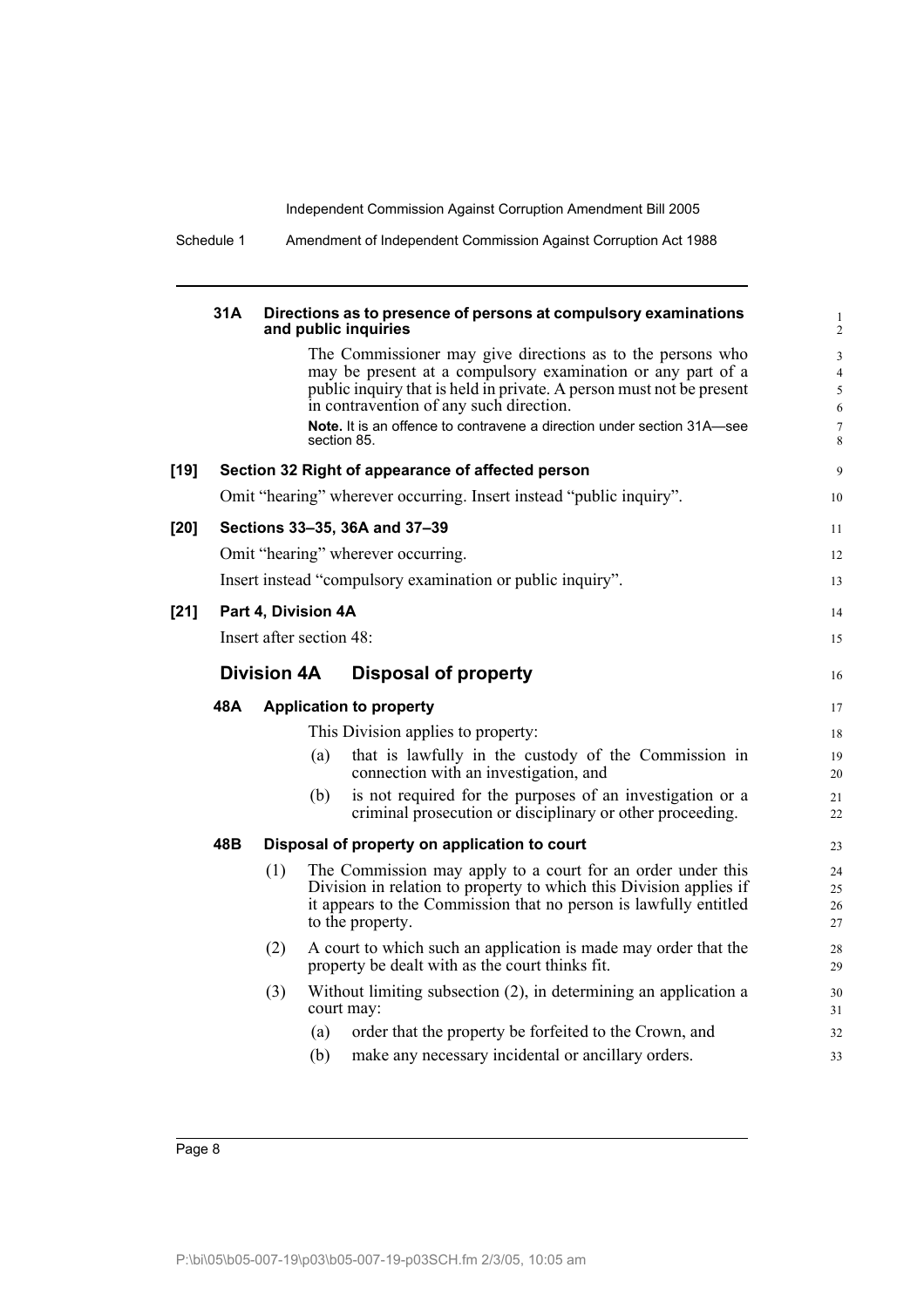|      |     | (4) | Property ordered to be forfeited to the Crown:                                                                                                                                                                                                                                                                                                   | 1                                                    |
|------|-----|-----|--------------------------------------------------------------------------------------------------------------------------------------------------------------------------------------------------------------------------------------------------------------------------------------------------------------------------------------------------|------------------------------------------------------|
|      |     |     | if money, is to be paid to the Treasurer for payment into the<br>(a)<br>Consolidated Fund, or                                                                                                                                                                                                                                                    | $\boldsymbol{2}$<br>$\overline{3}$                   |
|      |     |     | in any other case, may be sold by or on behalf of the<br>(b)<br>Commissioner at public auction and the proceeds of sale<br>paid to the Treasurer for payment into the Consolidated<br>Fund.                                                                                                                                                      | $\overline{4}$<br>5<br>$\sqrt{6}$<br>$7\phantom{.0}$ |
|      |     | (5) | If the property is not money or is not fit or suitable for sale, or<br>fails to sell at public auction, it is to be disposed of in accordance<br>with the directions of the Commissioner.                                                                                                                                                        | $\,8\,$<br>9<br>10                                   |
|      | 48C |     | Application to Treasurer for recovery of money or proceeds of sale                                                                                                                                                                                                                                                                               | 11                                                   |
|      |     |     | A person who is lawfully entitled to any property that has been<br>dealt with in accordance with this Division may recover from the<br>Treasurer the money or proceeds of sale held by the Treasurer.<br>This Act authorises the Treasurer to pay the amount out of the<br>Consolidated Fund (which is appropriated to the necessary<br>extent). | 12<br>13<br>14<br>15<br>16<br>17                     |
|      | 48D |     | <b>Courts having jurisdiction under this Division</b>                                                                                                                                                                                                                                                                                            | 18                                                   |
|      |     |     | The court to which an application under this Division may be<br>made is:                                                                                                                                                                                                                                                                         | 19<br>20                                             |
|      |     |     | a Local Court for the district in which the property is held,<br>(a)<br>if the estimated value of the property (or the amount of the<br>money) does not exceed $$40,000$ , or                                                                                                                                                                    | 21<br>22<br>23                                       |
|      |     |     | the District Court, if the estimated value of the property (or<br>(b)<br>the amount of the money) exceeds \$40,000 but does not<br>exceed \$250,000, or                                                                                                                                                                                          | 24<br>25<br>26                                       |
|      |     |     | the Supreme Court, if the estimated value of the property<br>(c)<br>(or the amount of the money) exceeds \$250,000.                                                                                                                                                                                                                              | 27<br>28                                             |
| [22] |     |     | Section 49 Indemnities and undertakings                                                                                                                                                                                                                                                                                                          | 29                                                   |
|      |     |     | Omit "hearing before" from section 49 (4).                                                                                                                                                                                                                                                                                                       | 30                                                   |
|      |     |     | Insert instead "compulsory examination or public inquiry conducted by".                                                                                                                                                                                                                                                                          | 31                                                   |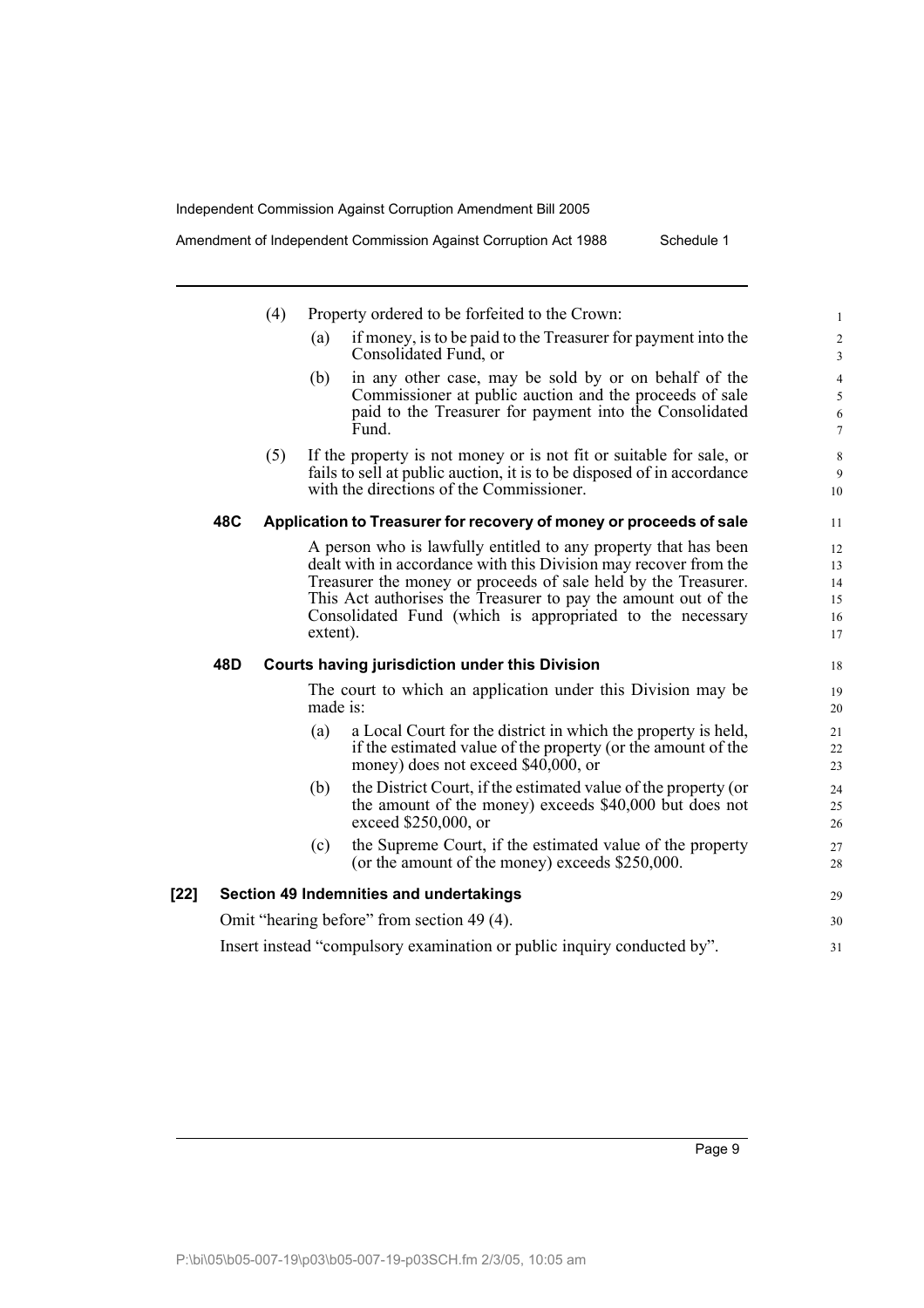Schedule 1 Amendment of Independent Commission Against Corruption Act 1988

| $[23]$ | Part 5A | Insert after Part 5: |                                                                                                                                                                                                                                                                                  | $\mathbf{1}$<br>$\overline{2}$ |
|--------|---------|----------------------|----------------------------------------------------------------------------------------------------------------------------------------------------------------------------------------------------------------------------------------------------------------------------------|--------------------------------|
|        |         |                      | Part 5A Inspector of the Independent Commission<br><b>Against Corruption</b>                                                                                                                                                                                                     | 3<br>$\overline{4}$            |
|        | 57A     |                      | <b>Inspector of the Independent Commission Against Corruption</b>                                                                                                                                                                                                                | 5                              |
|        |         | (1)                  | <b>Appointment</b>                                                                                                                                                                                                                                                               | 6                              |
|        |         |                      | The Governor may appoint an Inspector of the Independent<br>Commission Against Corruption.                                                                                                                                                                                       | $\tau$<br>8                    |
|        |         | (2)                  | Schedule of provisions relating to Inspector                                                                                                                                                                                                                                     | 9                              |
|        |         |                      | Schedule 1A has effect.                                                                                                                                                                                                                                                          | 10                             |
|        | 57B     |                      | <b>Principal functions of Inspector</b>                                                                                                                                                                                                                                          | 11                             |
|        |         | (1)                  | The principal functions of the Inspector are:                                                                                                                                                                                                                                    | 12                             |
|        |         |                      | to audit the operations of the Commission for the purpose<br>(a)<br>of monitoring compliance with the law of the State, and                                                                                                                                                      | 13<br>14                       |
|        |         |                      | to deal with (by reports and recommendations) complaints<br>(b)<br>of abuse of power, impropriety and other forms of<br>misconduct on the part of the Commission or officers of<br>the Commission, and                                                                           | 15<br>16<br>17<br>18           |
|        |         |                      | to deal with (by reports and recommendations) conduct<br>(c)<br>amounting to maladministration (including, without<br>limitation, delay in the conduct of investigations and<br>unreasonable invasions of privacy) by the Commission or<br>officers of the Commission, and       | 19<br>20<br>21<br>22<br>23     |
|        |         |                      | (d)<br>to assess the effectiveness and appropriateness of the<br>procedures of the Commission relating to the legality or<br>propriety of its activities.                                                                                                                        | 24<br>25<br>26                 |
|        |         | (2)                  | The functions of the Inspector may be exercised on the<br>Inspector's own initiative, at the request of the Minister, in<br>response to a complaint made to the Inspector or in response to a<br>reference by the Joint Committee or any public authority or<br>public official. | 27<br>28<br>29<br>30<br>31     |
|        |         | (3)                  | The Inspector is not subject to the Commission in any respect.                                                                                                                                                                                                                   | 32                             |
|        |         | (4)                  | For the purposes of this section, conduct is of a kind that amounts<br>to maladministration if it involves action or inaction of a serious<br>nature that is:                                                                                                                    | 33<br>34<br>35                 |
|        |         |                      | (a)<br>contrary to law, or                                                                                                                                                                                                                                                       | 36                             |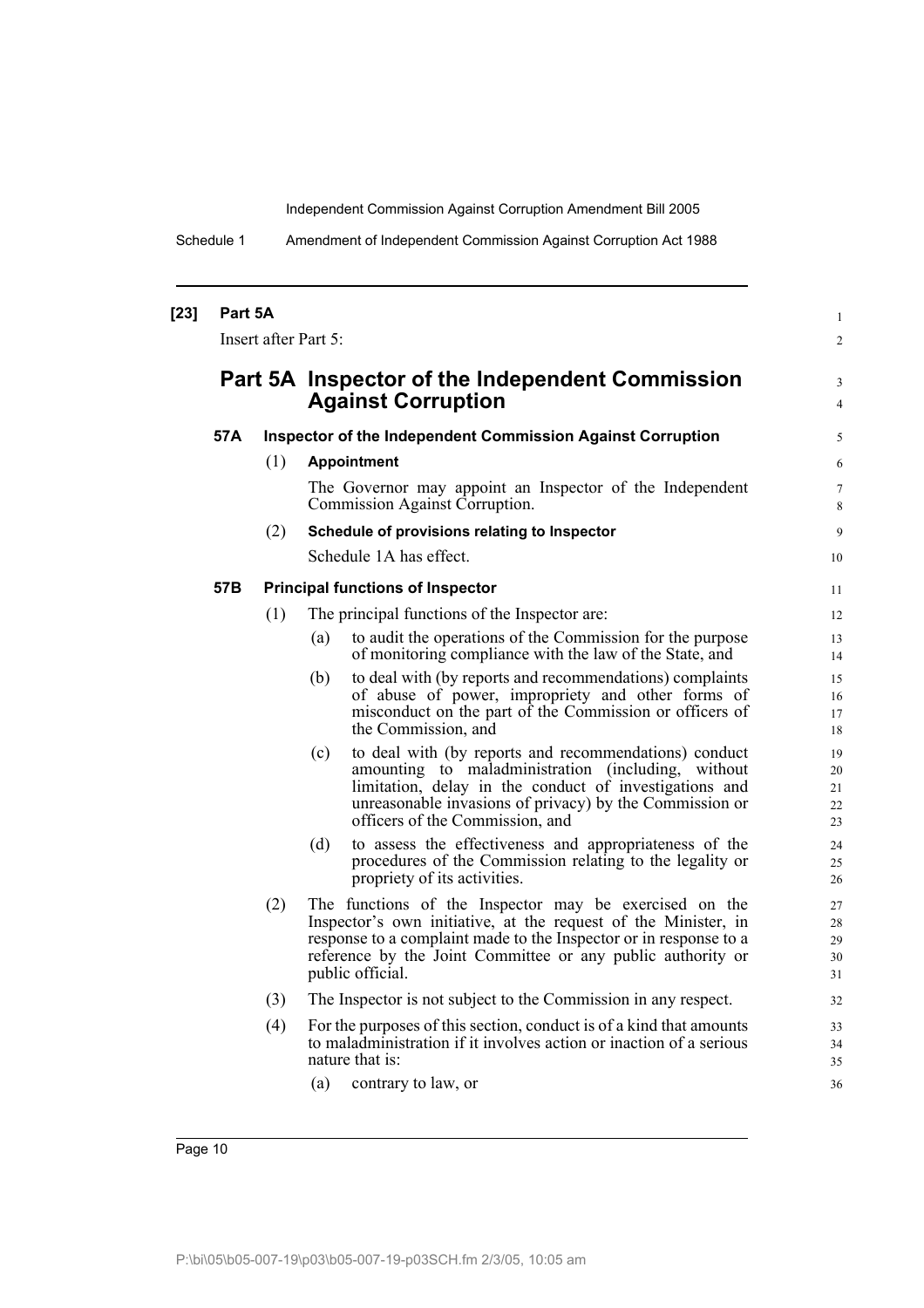Amendment of Independent Commission Against Corruption Act 1988 Schedule 1

|     |                  | (b) | unreasonable,<br>improperly<br>unjust,<br>oppressive<br>or<br>discriminatory, or                                                                                                                                                                                                                                                                                                                                                            |
|-----|------------------|-----|---------------------------------------------------------------------------------------------------------------------------------------------------------------------------------------------------------------------------------------------------------------------------------------------------------------------------------------------------------------------------------------------------------------------------------------------|
|     |                  | (c) | based wholly or partly on improper motives.                                                                                                                                                                                                                                                                                                                                                                                                 |
| 57C |                  |     | <b>Powers of Inspector</b>                                                                                                                                                                                                                                                                                                                                                                                                                  |
|     |                  |     | The Inspector:                                                                                                                                                                                                                                                                                                                                                                                                                              |
|     |                  | (a) | may investigate any aspect of the Commission's<br>operations or any conduct of officers of the Commission,<br>and                                                                                                                                                                                                                                                                                                                           |
|     |                  | (b) | is entitled to full access to the records of the Commission<br>and to take or have copies made of any of them, and                                                                                                                                                                                                                                                                                                                          |
|     |                  | (c) | may require officers of the Commission to supply<br>information or produce documents or other things about<br>any matter, or any class or kind of matters, relating to the<br>Commission's operations or any conduct of officers of the<br>Commission, and                                                                                                                                                                                  |
|     |                  | (d) | may require officers of the Commission to attend before<br>the Inspector to answer questions or produce documents or<br>other things relating to the Commission's operations or<br>any conduct of officers of the Commission, and                                                                                                                                                                                                           |
|     |                  | (e) | may investigate and assess complaints about<br>the<br>Commission or officers of the Commission, and                                                                                                                                                                                                                                                                                                                                         |
|     |                  | (f) | may refer matters relating to the Commission or officers of<br>the Commission to other public authorities or public<br>officials for consideration or action, and                                                                                                                                                                                                                                                                           |
|     |                  | (g) | disciplinary<br>recommend<br>action<br>criminal<br>may<br><sub>or</sub><br>prosecution against officers of the Commission.                                                                                                                                                                                                                                                                                                                  |
| 57D | <b>Inquiries</b> |     |                                                                                                                                                                                                                                                                                                                                                                                                                                             |
|     | (1)              |     | For the purposes of the Inspector's functions, the Inspector may<br>make or hold inquiries.                                                                                                                                                                                                                                                                                                                                                 |
|     | (2)              |     | For the purposes of any inquiry under this section, the Inspector<br>has the powers, authorities, protections and immunities conferred<br>on a commissioner by Division 1 of Part 2 of the Royal<br><i>Commissions Act 1923</i> and that Act (section 13 excepted) applies<br>to any witness summoned by or appearing before the Inspector in<br>the same way as it applies to a witness summoned by or<br>appearing before a commissioner. |

Page 11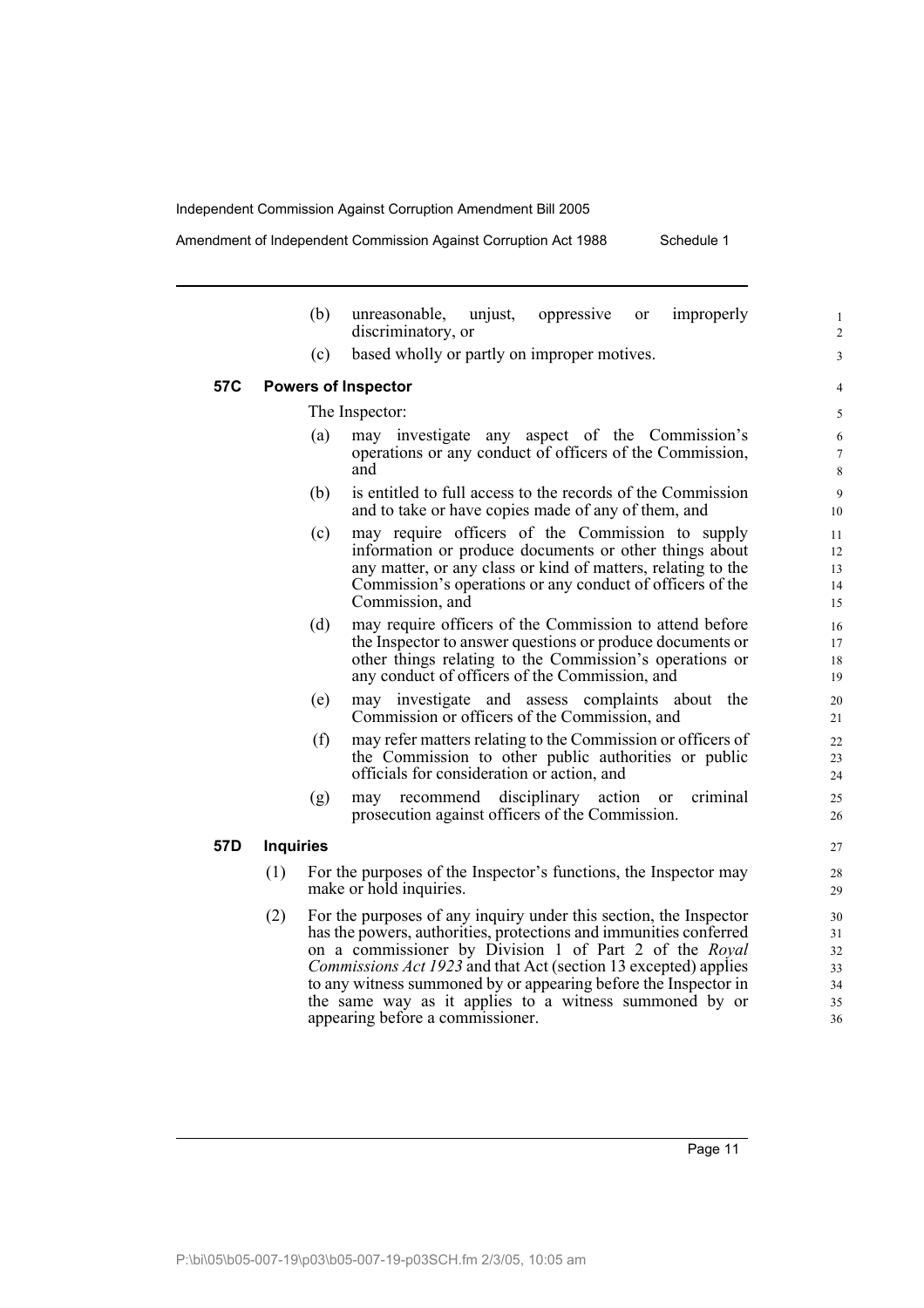Schedule 1 Amendment of Independent Commission Against Corruption Act 1988

| (3) | A witness summoned by or appearing before the Inspector is to   |
|-----|-----------------------------------------------------------------|
|     | be paid such amount as the Inspector determines, but not        |
|     | exceeding the amount that would be payable to such a witness if |
|     | he or she were a Crown witness subpoenaed by the Crown to give  |
|     | evidence.                                                       |

36 37

# **57E Staff of Inspector**

- (1) Such staff as may be necessary to assist the Inspector may be employed under Chapter 2 of the *Public Sector Employment and Management Act 2002*.
- (2) The Inspector may also employ staff. Chapter 2 of the *Public Sector Employment and Management Act 2002* does not apply to or in respect of any such staff.
- (3) The Inspector may engage persons as consultants to the Inspector or to perform services for the Inspector.
- (4) The Inspector may arrange for the use of the services of:
	- (a) any staff or facilities of the Commission, a government department or a local or public authority, or
	- (b) any staff who are employed by or for or assigned to the person who is Inspector, in his or her capacity as the holder of some other position (for example, as a Judge).
- (5) Such provisions of this Act as are prescribed by the regulations apply to persons referred to in subsections  $(1)$ – $(4)$  in the same way as they apply to staff of the Commission, with any necessary adaptations and with such modifications as are prescribed.

### **57F Incidental powers**

The Inspector has power to do all things necessary to be done for or in connection with, or reasonably incidental to, the exercise of the Inspector's functions. Any specific powers conferred on the Inspector by this Act are not taken to limit by implication the generality of this section.

### **[24] Section 64 Functions**

Omit section 64 (1) (a). Insert instead:

(a) to monitor and to review the exercise by the Commission and the Inspector of the Commission's and Inspector's functions,

# **[25] Section 64 (1) (b)**

Insert "or the Inspector" after "Commission".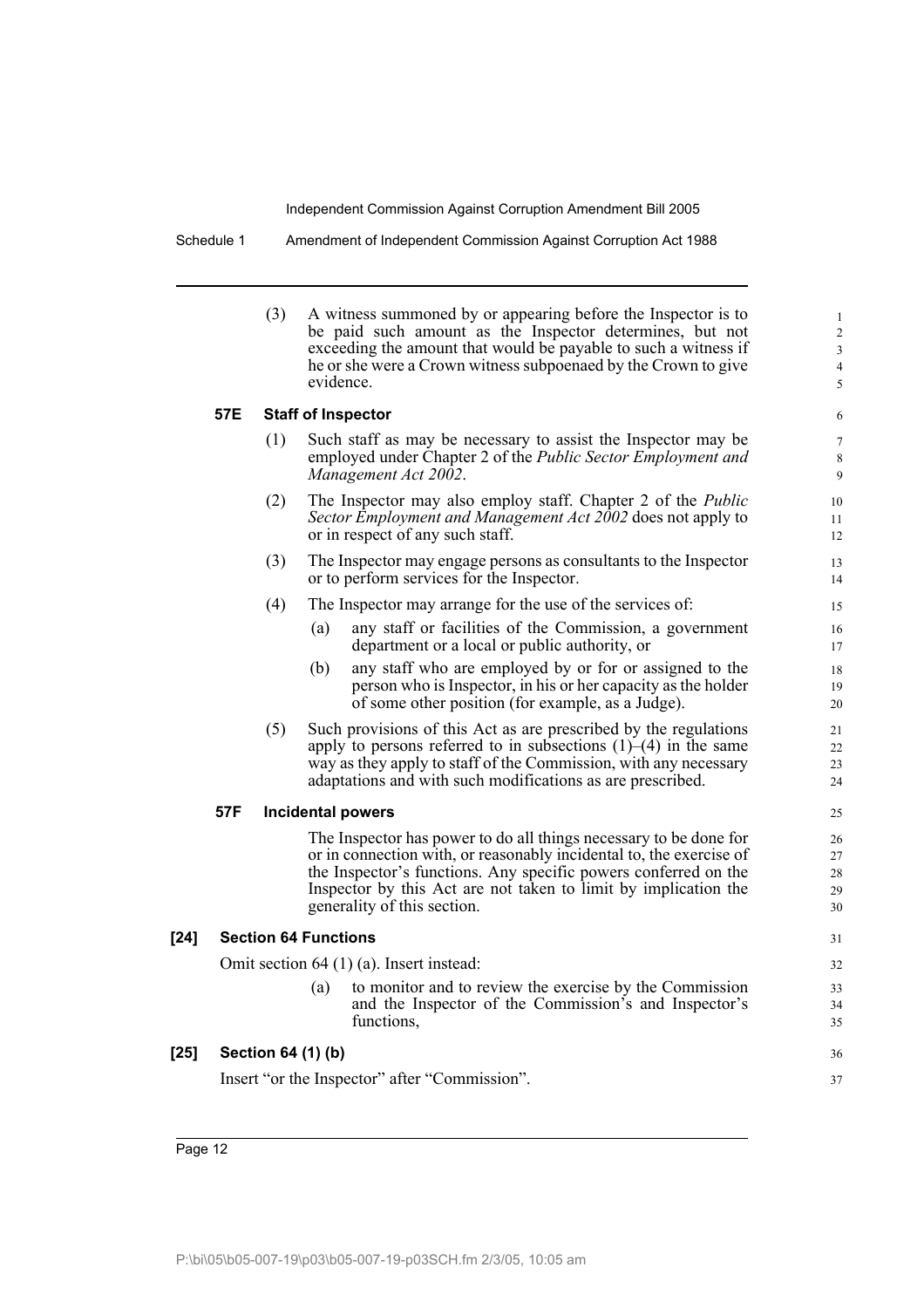| Amendment of Independent Commission Against Corruption Act 1988 | Schedule 1 |
|-----------------------------------------------------------------|------------|
|                                                                 |            |

| $[26]$ | Section 64 (1) (c) and (d)                                                                                                                                                                                                                                                                 | $\mathbf{1}$               |
|--------|--------------------------------------------------------------------------------------------------------------------------------------------------------------------------------------------------------------------------------------------------------------------------------------------|----------------------------|
|        | Insert "and of the Inspector" and "and the Inspector", respectively, after<br>"Commission" wherever occurring.                                                                                                                                                                             | $\overline{c}$<br>3        |
| $[27]$ | Section 64A Power to veto proposed appointment of Commissioner or<br><b>Inspector</b>                                                                                                                                                                                                      | $\overline{4}$<br>5        |
|        | Insert "or Inspector" after "Commissioner" in section 64A (1).                                                                                                                                                                                                                             | 6                          |
| $[28]$ | Part 8, Division 1, heading                                                                                                                                                                                                                                                                | 7                          |
|        | Insert after the heading to Part 8:                                                                                                                                                                                                                                                        | $\,8\,$                    |
|        | <b>Division 1</b><br>References to Commission by, and reports<br>by Commission to, Parliament                                                                                                                                                                                              | 9<br>10                    |
| $[29]$ | Section 74 Reports on referred matters etc                                                                                                                                                                                                                                                 | 11                         |
|        | Omit "public hearing" from section 74 (3). Insert instead "public inquiry".                                                                                                                                                                                                                | 12                         |
| $[30]$ | <b>Section 74A Contents of reports to Parliament</b>                                                                                                                                                                                                                                       | 13                         |
|        | Omit "the prosecution" from section 74A (2) (a).                                                                                                                                                                                                                                           | 14                         |
|        | Insert instead "obtaining the advice of the Director of Public Prosecutions with<br>respect to the prosecution".                                                                                                                                                                           | 15<br>16                   |
| $[31]$ | Section 74C Reports relating to local government authorities                                                                                                                                                                                                                               | 17                         |
|        | Insert after section $74C(2)$ :                                                                                                                                                                                                                                                            | 18                         |
|        | The Commission is authorised to include in a report under section<br>(2A)<br>74 a recommendation that consideration be given to the<br>suspension of a councillor from civic office under Division 3<br>(Misbehaviour) of Part 1 of Chapter 14 of the <i>Local Government</i><br>Act 1993. | 19<br>20<br>21<br>22<br>23 |
| $[32]$ | <b>Section 76 Annual reports of Commission</b>                                                                                                                                                                                                                                             | 24                         |
|        | Insert after section $76(2)$ (b):                                                                                                                                                                                                                                                          | 25                         |
|        | the following details with respect to matters investigated<br>(ba)<br>by the Commission:                                                                                                                                                                                                   | 26<br>27                   |
|        | the time interval between the lodging of each<br>(i)<br>complaint and the Commission deciding<br>to<br>investigate the complaint,                                                                                                                                                          | 28<br>29<br>30             |
|        | the number of complaints commenced to be<br>(ii)<br>investigated but not finally dealt with during the<br>year,                                                                                                                                                                            | 31<br>32<br>33             |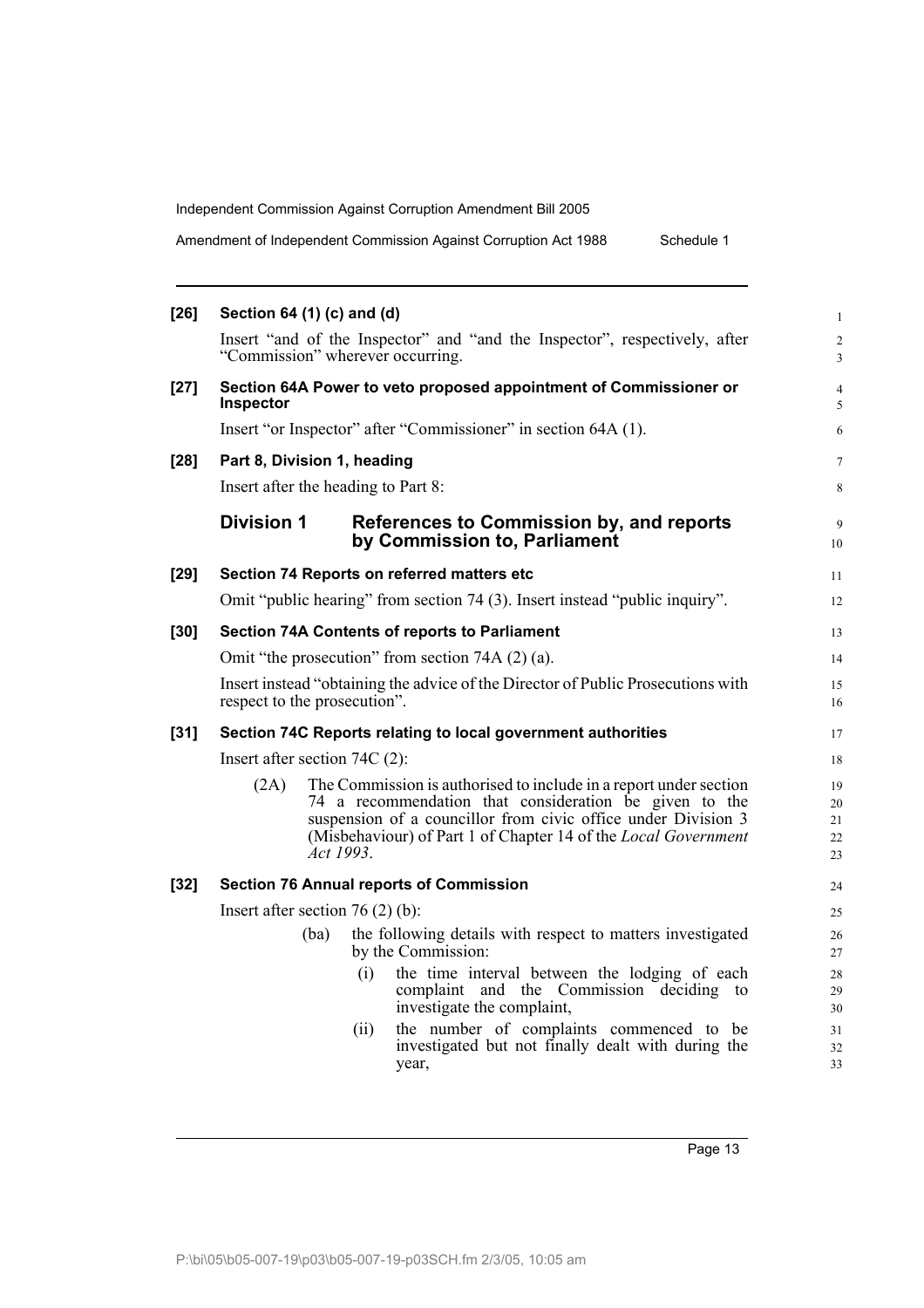Schedule 1 Amendment of Independent Commission Against Corruption Act 1988

| $[33]$ |            | Part 8, Division 2 |                                | (iii)<br>(iv)<br>(v)<br>(vi) | the average time taken to deal with complaints and<br>the actual time taken to investigate any matter in<br>respect of which a report is made,<br>the total number of compulsory examinations and<br>public inquiries conducted during the year,<br>the number of days spent during the year in<br>conducting public inquiries,<br>the time interval between the completion of each<br>public inquiry conducted during the year and the<br>furnishing of a report on the matter, | 1<br>$\overline{2}$<br>3<br>$\overline{4}$<br>5<br>6<br>$\tau$<br>8<br>9<br>10<br>11 |
|--------|------------|--------------------|--------------------------------|------------------------------|----------------------------------------------------------------------------------------------------------------------------------------------------------------------------------------------------------------------------------------------------------------------------------------------------------------------------------------------------------------------------------------------------------------------------------------------------------------------------------|--------------------------------------------------------------------------------------|
|        |            |                    | Insert after section 77:       |                              |                                                                                                                                                                                                                                                                                                                                                                                                                                                                                  | 12                                                                                   |
|        |            | <b>Division 2</b>  |                                |                              | <b>Reports by Inspector</b>                                                                                                                                                                                                                                                                                                                                                                                                                                                      | 13                                                                                   |
|        | 77A        |                    | <b>Special reports</b>         |                              |                                                                                                                                                                                                                                                                                                                                                                                                                                                                                  | 14                                                                                   |
|        |            |                    |                                |                              | The Inspector may, at any time, make a special report to the<br>Presiding Officer of each House of Parliament on:                                                                                                                                                                                                                                                                                                                                                                | 15<br>16                                                                             |
|        |            |                    | (a)                            |                              | any matters affecting the Commission, including, for<br>example, its operational effectiveness or needs, and                                                                                                                                                                                                                                                                                                                                                                     | 17<br>18                                                                             |
|        |            |                    | (b)                            |                              | any administrative or general policy matter relating to the<br>functions of the Inspector.                                                                                                                                                                                                                                                                                                                                                                                       | 19<br>20                                                                             |
|        | <b>77B</b> |                    |                                |                              | Annual reports of Inspector                                                                                                                                                                                                                                                                                                                                                                                                                                                      | 21                                                                                   |
|        |            |                    |                                |                              | The Inspector is required to prepare, within the period of 4<br>months after each 30 June, a report of the Inspector's operations<br>during the year ended on that $30$ June and furnish the report to the<br>Presiding Officer of each House of Parliament.                                                                                                                                                                                                                     | 22<br>23<br>24<br>25                                                                 |
| $[34]$ |            |                    | Part 8, Division 3, heading    |                              |                                                                                                                                                                                                                                                                                                                                                                                                                                                                                  | 26                                                                                   |
|        |            |                    | Insert before section 78:      |                              |                                                                                                                                                                                                                                                                                                                                                                                                                                                                                  | 27                                                                                   |
|        |            | <b>Division 3</b>  |                                | General                      |                                                                                                                                                                                                                                                                                                                                                                                                                                                                                  | 28                                                                                   |
| $[35]$ |            |                    |                                |                              | <b>Section 78 Provisions relating to reports</b>                                                                                                                                                                                                                                                                                                                                                                                                                                 | 29                                                                                   |
|        |            |                    | Insert after section $78(1)$ : |                              |                                                                                                                                                                                                                                                                                                                                                                                                                                                                                  | 30                                                                                   |
|        |            | (1A)               |                                |                              | The Inspector may include in a report a recommendation that the<br>report be made public forthwith.                                                                                                                                                                                                                                                                                                                                                                              | 31<br>32                                                                             |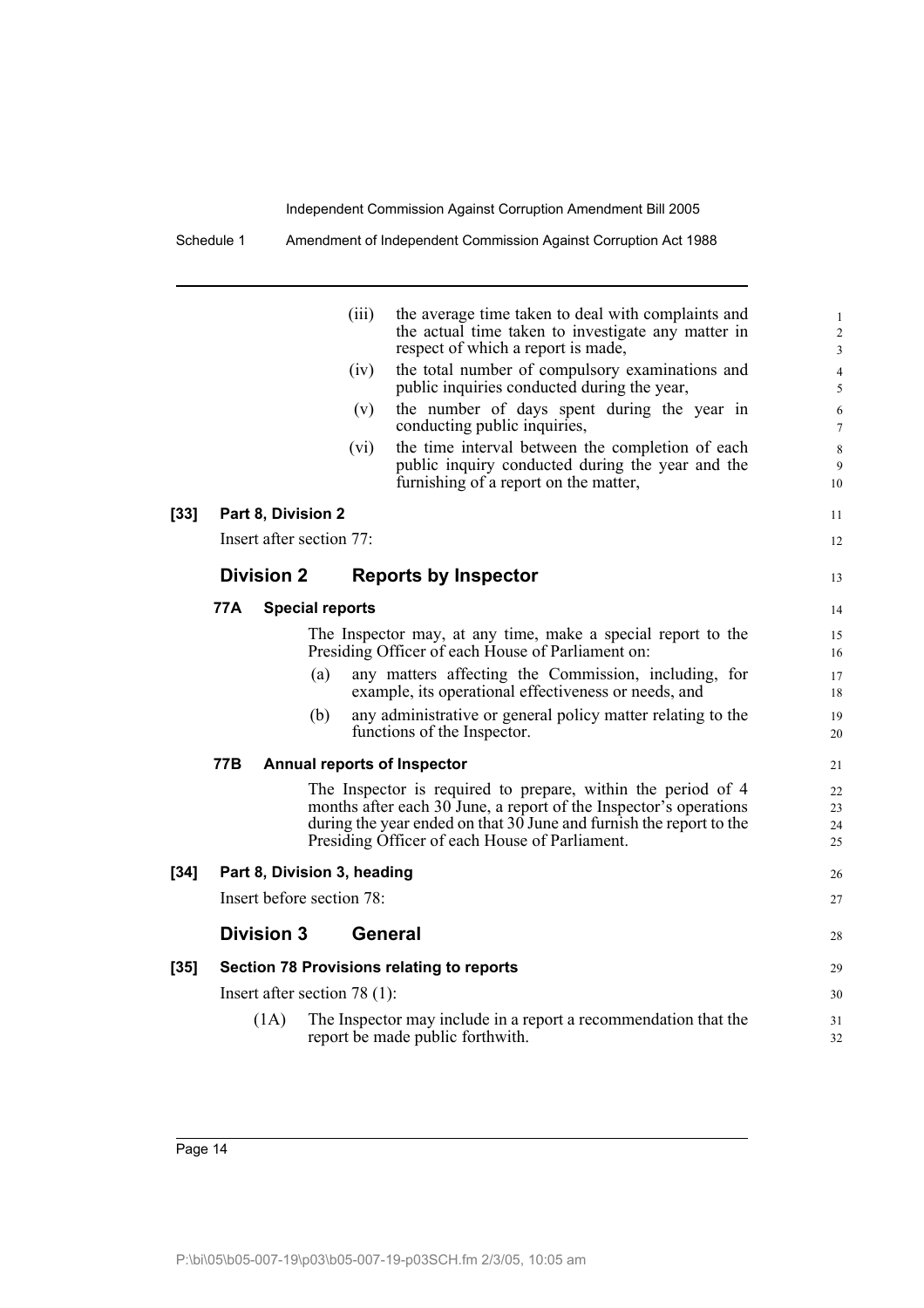Amendment of Independent Commission Against Corruption Act 1988 Schedule 1

| $[36]$ | <b>Section 78 (3)</b>            |                                                                                                                                                      |                |
|--------|----------------------------------|------------------------------------------------------------------------------------------------------------------------------------------------------|----------------|
|        |                                  | Insert "or the Inspector" after "Commission".                                                                                                        |                |
| $[37]$ |                                  | Section 80 Obstruction of Commission, Inspector and others                                                                                           |                |
|        |                                  | Omit section 80 (a). Insert instead:                                                                                                                 |                |
|        | (a)                              | without reasonable excuse, wilfully obstruct, hinder, resist<br>or threaten:                                                                         |                |
|        |                                  | the Commission or an officer of the Commission in<br>(i)<br>the exercise of functions under this Act, or                                             |                |
|        |                                  | the Inspector or an officer of the Inspector in the<br>(ii)<br>exercise of functions under this Act, or                                              | 10             |
|        |                                  | a legal practitioner appointed by the Commission to<br>(iii)<br>assist the Commission as counsel in the exercise of<br>functions as such counsel, or | 11<br>12<br>13 |
|        |                                  | a legal practitioner or other person authorised to<br>(iv)<br>appear before the Commission in relation to that<br>appearance, or                     | 15             |
| $[38]$ | Section 80 (b) and (c)           |                                                                                                                                                      | 17             |
|        | Commission" wherever occurring.  | Insert ", or the Inspector or an officer of the Inspector," after "officer of the                                                                    | 18<br>19       |
| $[39]$ | Section 80 (d)                   |                                                                                                                                                      | 20             |
|        |                                  | Omit "hearing". Insert instead "compulsory examination or public inquiry".                                                                           | 21             |
| [40]   |                                  | Section 85 Compulsory examinations and public inquiries                                                                                              | 22             |
|        |                                  | Omit "hearing in contravention of section 31".                                                                                                       | 23             |
|        | section 31A".                    | Insert instead "compulsory examination or public inquiry in contravention of                                                                         | 25             |
| [41]   | Section 86 Failure to attend etc |                                                                                                                                                      | 26             |
|        |                                  | Omit "hearing" wherever occurring.                                                                                                                   | 27             |
|        |                                  | Insert instead "compulsory examination or public inquiry".                                                                                           | 28             |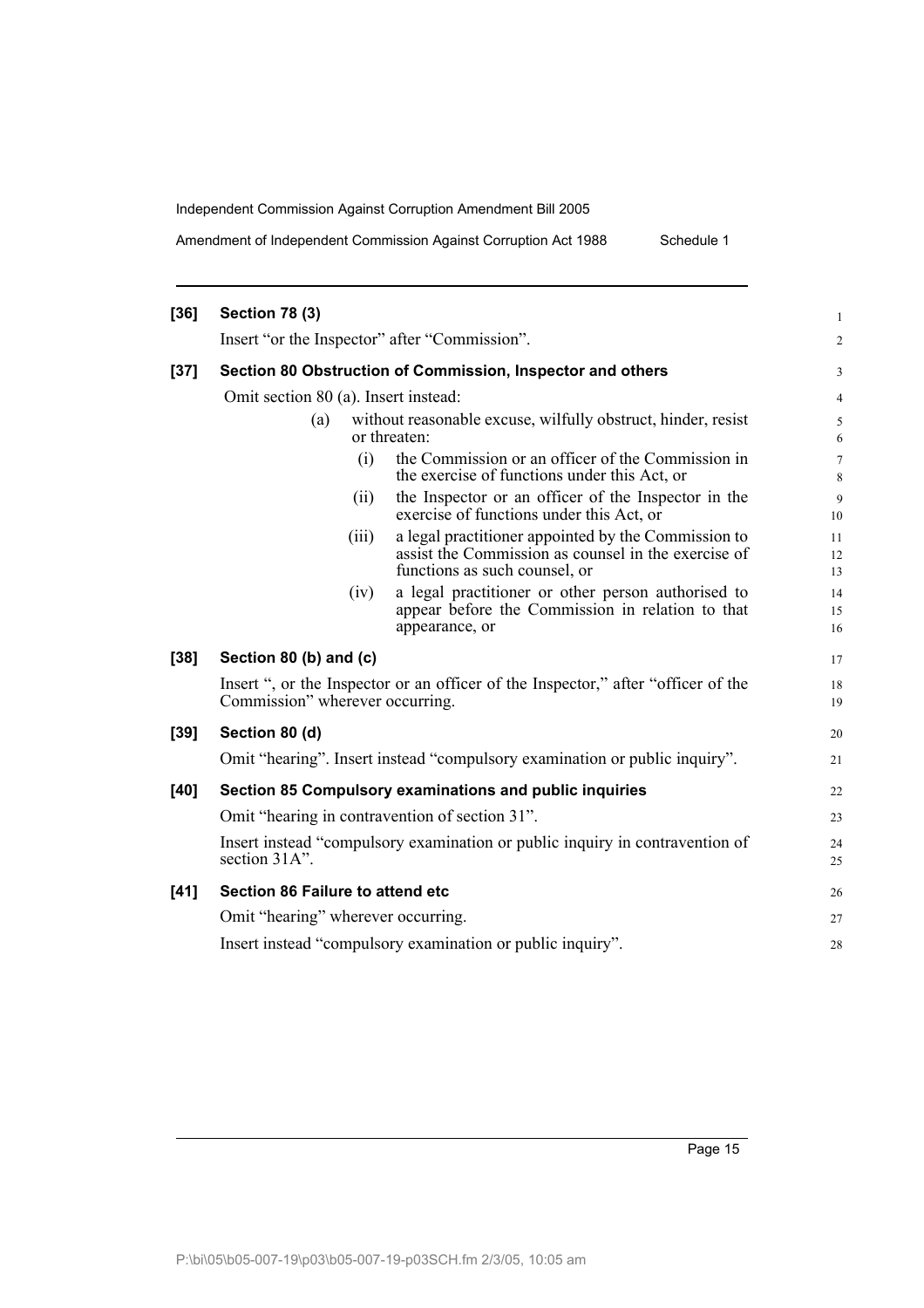Schedule 1 Amendment of Independent Commission Against Corruption Act 1988

| $[42]$ | <b>Section 87</b>    |                                                                                                                                                                                                                                                                                    |                                                        |  |  |  |
|--------|----------------------|------------------------------------------------------------------------------------------------------------------------------------------------------------------------------------------------------------------------------------------------------------------------------------|--------------------------------------------------------|--|--|--|
|        |                      | Omit the section. Insert instead:                                                                                                                                                                                                                                                  | $\sqrt{2}$                                             |  |  |  |
|        | 87                   | False and misleading evidence                                                                                                                                                                                                                                                      | 3                                                      |  |  |  |
|        | (1)                  | A person who, at a compulsory examination or public inquiry<br>conducted by the Commission, gives evidence that is false or<br>misleading in a material particular knowing it to be false or<br>misleading, or not believing it to be true, is guilty of an indictable<br>offence. | $\overline{4}$<br>5<br>$\sqrt{6}$<br>$\tau$<br>$\,8\,$ |  |  |  |
|        |                      | Maximum penalty: 200 penalty units or imprisonment for<br>5 years, or both.                                                                                                                                                                                                        | 9<br>10                                                |  |  |  |
|        | (2)                  | Sections 331 and 332 of the Crimes Act 1900 apply to<br>proceedings for an offence against this section in the same way<br>as they apply to proceedings for an offence under section 330 of<br>that Act.                                                                           | 11<br>12<br>13<br>14                                   |  |  |  |
| $[43]$ |                      | Section 89 Procuring false testimony by witness                                                                                                                                                                                                                                    | 15                                                     |  |  |  |
|        |                      | Omit "hearing" from section 89 (a).                                                                                                                                                                                                                                                | 16                                                     |  |  |  |
|        |                      | Insert instead "compulsory examination or public inquiry".                                                                                                                                                                                                                         | 17                                                     |  |  |  |
| $[44]$ |                      | Section 93 Injury to witness or person assisting Commission                                                                                                                                                                                                                        | 18                                                     |  |  |  |
|        | section 93 $(1)$ .   | Insert ", or threatens to use, cause, inflict or procure," after "procures" in                                                                                                                                                                                                     | 19<br>20                                               |  |  |  |
| $[45]$ |                      | Section 98 Contempt in the face or hearing of the Commission                                                                                                                                                                                                                       | 21                                                     |  |  |  |
|        |                      | Omit "Commission, or" from section 98 (d) (iv). Insert instead:                                                                                                                                                                                                                    | 22                                                     |  |  |  |
|        |                      | Commission,                                                                                                                                                                                                                                                                        | 23                                                     |  |  |  |
|        |                      | in proceedings before the Commission, or                                                                                                                                                                                                                                           | 24                                                     |  |  |  |
| [46]   | Section 98 (f)       |                                                                                                                                                                                                                                                                                    | 25                                                     |  |  |  |
|        |                      | Omit the paragraph. Insert instead:                                                                                                                                                                                                                                                | 26                                                     |  |  |  |
|        |                      | (f)<br>interrupts or obstructs any proceedings before the<br>Commission,                                                                                                                                                                                                           | 27<br>28                                               |  |  |  |
| $[47]$ |                      | Section 98 (g), (h) and (i)                                                                                                                                                                                                                                                        | 29                                                     |  |  |  |
|        | Omit the paragraphs. |                                                                                                                                                                                                                                                                                    | 30                                                     |  |  |  |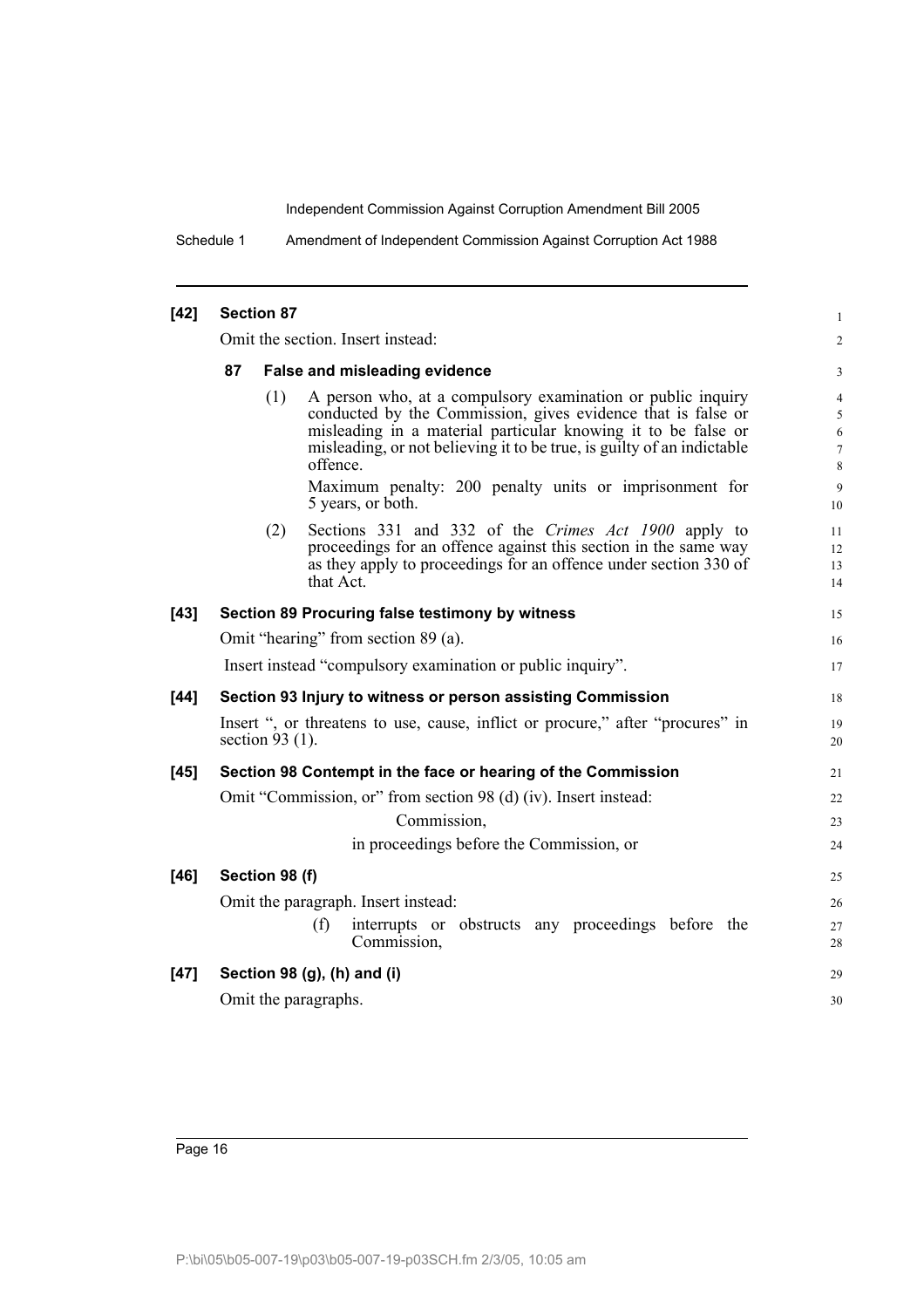Amendment of Independent Commission Against Corruption Act 1988 Schedule 1

| $[48]$ | <b>Section 99 Punishment of contempt</b>                                                                                                         | $\mathbf{1}$        |
|--------|--------------------------------------------------------------------------------------------------------------------------------------------------|---------------------|
|        | Omit section 99 (2). Insert instead:                                                                                                             | $\overline{c}$      |
|        | The Commissioner may present to the Supreme Court a<br>(2)<br>certificate (in this Part called a <i>contempt of the Commission</i>               | $\mathfrak{Z}$<br>4 |
|        | <i>certificate</i> ) in which the Commissioner sets out the facts that<br>constitute the alleged contempt.                                       | $\sqrt{5}$<br>6     |
| $[49]$ | <b>Section 99 (3)</b>                                                                                                                            | 7                   |
|        | Omit "certifies the contempt of a person".                                                                                                       | 8                   |
|        | Insert instead "presents a contempt of the Commission certificate".                                                                              | 9                   |
| [50]   | Section 100 General provisions regarding contempt                                                                                                | 10                  |
|        | Insert after section $100(1)$ :                                                                                                                  | 11                  |
|        | (1A)<br>The summons is to set out the details of the alleged contempt.                                                                           | 12                  |
| $[51]$ | <b>Section 100 (3)</b>                                                                                                                           | 13                  |
|        | Omit "If a contempt of the Commission is committed in the face or hearing of<br>the Commission, no summons need be issued against the offender". | 14<br>15            |
|        | Insert instead "No summons need be issued against an offender committing a<br>contempt in the face or hearing of the Commission".                | 16<br>17            |
| $[52]$ | <b>Section 100 (3)</b>                                                                                                                           | 18                  |
|        | Insert ", after being advised of the details of the alleged contempt," after<br>"offender may".                                                  | 19<br>20            |
| $[53]$ | <b>Section 100 (6)</b>                                                                                                                           | 21                  |
|        | Omit the subsection. Insert instead:                                                                                                             | 22                  |
|        | The warrant is to be accompanied by the contempt of the<br>(6)                                                                                   | 23                  |
|        | Commission certificate in which the Commissioner sets out the<br>facts that constitute the alleged contempt.                                     | 24<br>25            |
| $[54]$ | Section 101B Commission investigator who is seconded police officer to<br>have all powers of NSW police officer                                  | 26<br>27            |
|        | Insert ", but may be made to the Inspector" after "1990" in section 101B (5).                                                                    | 28                  |
| $[55]$ | <b>Section 107 Delegation</b>                                                                                                                    | 29                  |
|        | Insert after section 107 (4) (d):                                                                                                                | 30                  |
|        | the power of the Commissioner to certify as referred to in<br>(e)<br>section 111 $(4)(c)$ .                                                      | 31<br>32            |
|        |                                                                                                                                                  |                     |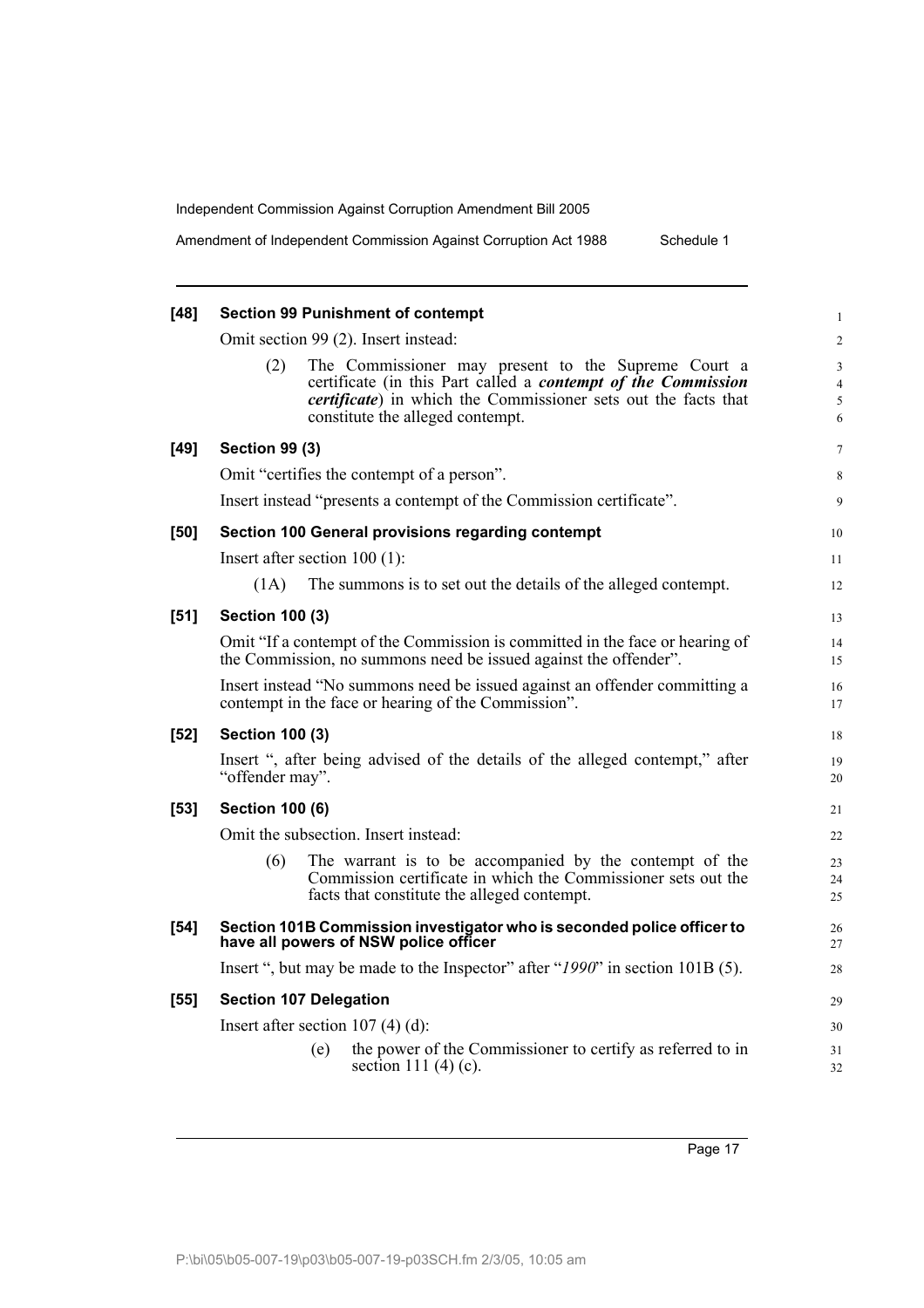Schedule 1 Amendment of Independent Commission Against Corruption Act 1988

| $[56]$ |             |                        | Section 107 (5) (e)                                                                                                                                                                                                                               | $\mathbf{1}$         |
|--------|-------------|------------------------|---------------------------------------------------------------------------------------------------------------------------------------------------------------------------------------------------------------------------------------------------|----------------------|
|        |             |                        | Omit "hearing". Insert instead "compulsory examination or public inquiry".                                                                                                                                                                        | 2                    |
| $[57]$ |             |                        | <b>Section 109 Protection from liability</b>                                                                                                                                                                                                      | 3                    |
|        |             |                        | Omit "or any person acting under the direction of the Commission or<br>Commissioner" from section 109 (1).                                                                                                                                        | $\overline{4}$<br>5  |
|        |             |                        | Insert instead ", the Inspector or any person acting under the direction of the<br>Commission, the Commissioner or the Inspector".                                                                                                                | 6<br>$\tau$          |
| $[58]$ |             | <b>Section 109 (1)</b> |                                                                                                                                                                                                                                                   | 8                    |
|        |             |                        | Insert ", the Inspector" after "subject the Commissioner".                                                                                                                                                                                        | 9                    |
| [59]   |             |                        | <b>Section 111 Secrecy</b>                                                                                                                                                                                                                        | 10                   |
|        |             |                        | Insert at the end of section 111 $(1)$ $(d)$ :                                                                                                                                                                                                    | 11                   |
|        |             |                        | , and                                                                                                                                                                                                                                             | 12                   |
|        |             |                        | a person who is or was an officer of the Inspector.<br>(e)                                                                                                                                                                                        | 13                   |
| [60]   |             |                        | Section 111 (4) (c)                                                                                                                                                                                                                               | 14                   |
|        |             |                        | Insert "or Inspector" after "Commissioner" wherever occurring.                                                                                                                                                                                    | 15                   |
| [61]   |             |                        | Sections 111C and 111D                                                                                                                                                                                                                            | 16                   |
|        |             |                        | Insert after section 111B:                                                                                                                                                                                                                        | 17                   |
|        | <b>111C</b> |                        | Relationship with Ombudsman regarding conduct of Commission<br>and Inspector                                                                                                                                                                      | 18<br>19             |
|        |             |                        | Conduct of the Commissioner or an officer of the Commission                                                                                                                                                                                       | 20                   |
|        |             |                        | cannot be made the subject of a complaint, inquiry, investigation<br>or other action under the <i>Ombudsman Act 1974</i> , except in relation                                                                                                     | 21<br>22             |
|        |             |                        | to matters referred to the Ombudsman by the Inspector.                                                                                                                                                                                            | 23                   |
|        | <b>111D</b> |                        | <b>Complaints by public officials</b>                                                                                                                                                                                                             | 24                   |
|        |             | (1)                    | A public official within the meaning of the Protected Disclosures<br><i>Act 1994</i> may complain to the Inspector (orally or in writing)<br>about the conduct of the Commission, an officer of the<br>Commission or an officer of the Inspector. | 25<br>26<br>27<br>28 |
|        |             | (2)                    | In this section:<br><i>conduct</i> includes conduct by way of action or inaction or alleged<br>action or inaction.                                                                                                                                | 29<br>30<br>31       |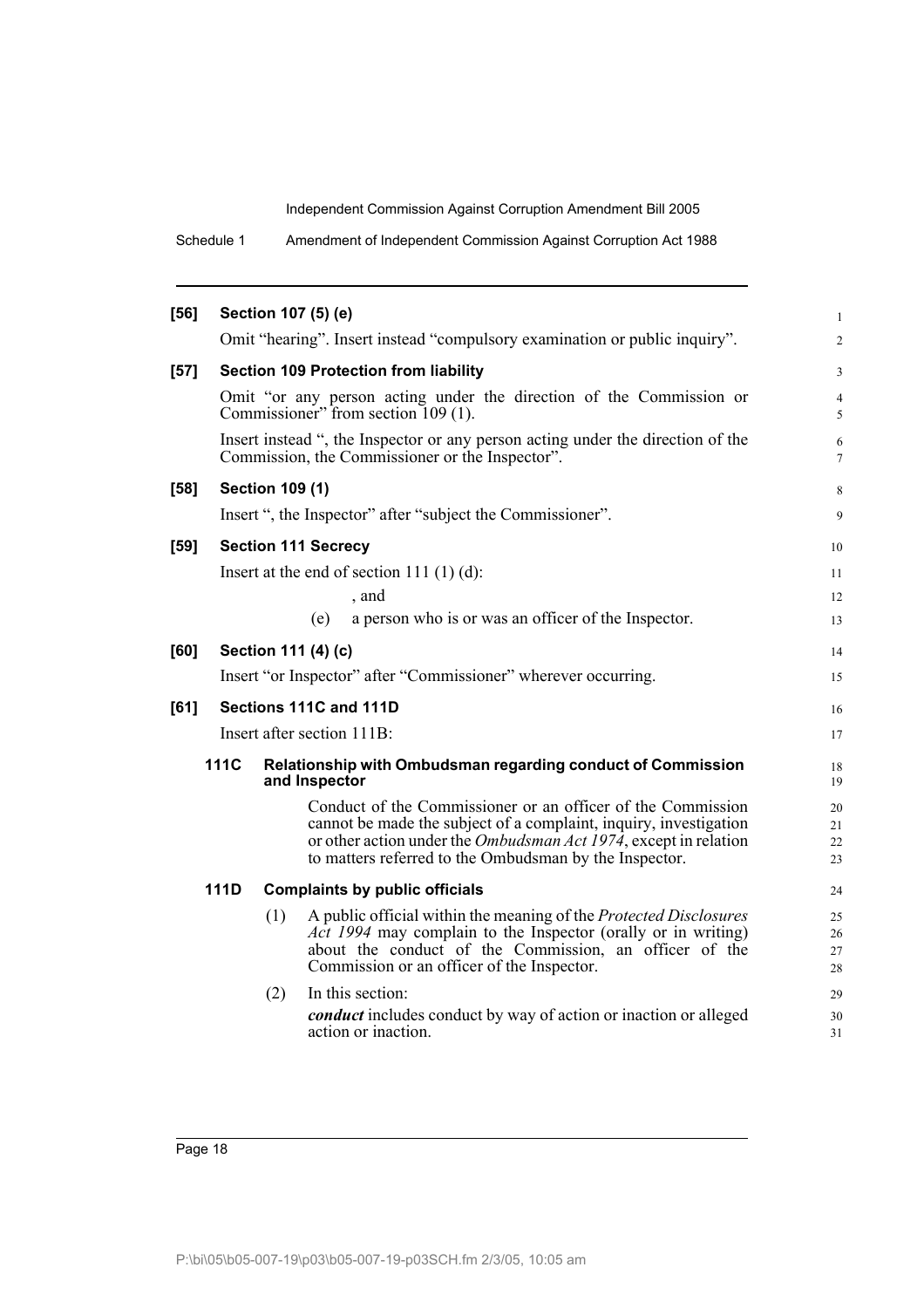Amendment of Independent Commission Against Corruption Act 1988 Schedule 1

| $[62]$ |                    | Section 112 Restriction on publication of evidence                                                                                                                                                                                                                                                                |
|--------|--------------------|-------------------------------------------------------------------------------------------------------------------------------------------------------------------------------------------------------------------------------------------------------------------------------------------------------------------|
|        |                    | Omit "hearing" from section $112(1)(d)$ .                                                                                                                                                                                                                                                                         |
|        |                    | Insert instead "compulsory examination or public inquiry".                                                                                                                                                                                                                                                        |
| [63]   |                    | <b>Section 116 Proceedings for offences</b>                                                                                                                                                                                                                                                                       |
|        |                    | Insert after section $116(4)$ :                                                                                                                                                                                                                                                                                   |
|        |                    | (5)<br>Proceedings for an alleged offence under section 112 may be<br>commenced within 2 years after the commission of the alleged<br>offence.                                                                                                                                                                    |
| [64]   |                    | <b>Section 116A</b>                                                                                                                                                                                                                                                                                               |
|        |                    | Insert after section 116:                                                                                                                                                                                                                                                                                         |
|        | 116A               | <b>Commencement of proceedings for offences</b>                                                                                                                                                                                                                                                                   |
|        |                    | Without limiting the other persons who may commence<br>proceedings for an offence against a law of the State in<br>connection with corrupt conduct, the Commission may<br>commence proceedings for such an offence but only if the<br>Director of Public Prosecutions advises that it is appropriate to do<br>SO. |
| [65]   | <b>Schedule 1A</b> |                                                                                                                                                                                                                                                                                                                   |
|        |                    | Insert after Schedule 1:                                                                                                                                                                                                                                                                                          |
|        |                    | Schedule 1A Provisions relating to Inspector                                                                                                                                                                                                                                                                      |
|        |                    | (Section 57A (2))                                                                                                                                                                                                                                                                                                 |
|        | 1                  | <b>Eligibility for appointment</b>                                                                                                                                                                                                                                                                                |
|        |                    | A person is not eligible to be appointed as Inspector or to act in<br>that office if the person is a member of the Legislative Council or<br>of the Legislative Assembly or is a member of a House of<br>Parliament or legislature of another State or Territory or of the<br>Commonwealth.                       |
|        | $\mathbf{2}$       | <b>Acting Inspector</b>                                                                                                                                                                                                                                                                                           |
|        |                    | The Governor may, from time to time, appoint a person to act in<br>(1)<br>the office of Inspector during the illness or absence of the<br>Inspector. The person, while so acting, has all the functions of the                                                                                                    |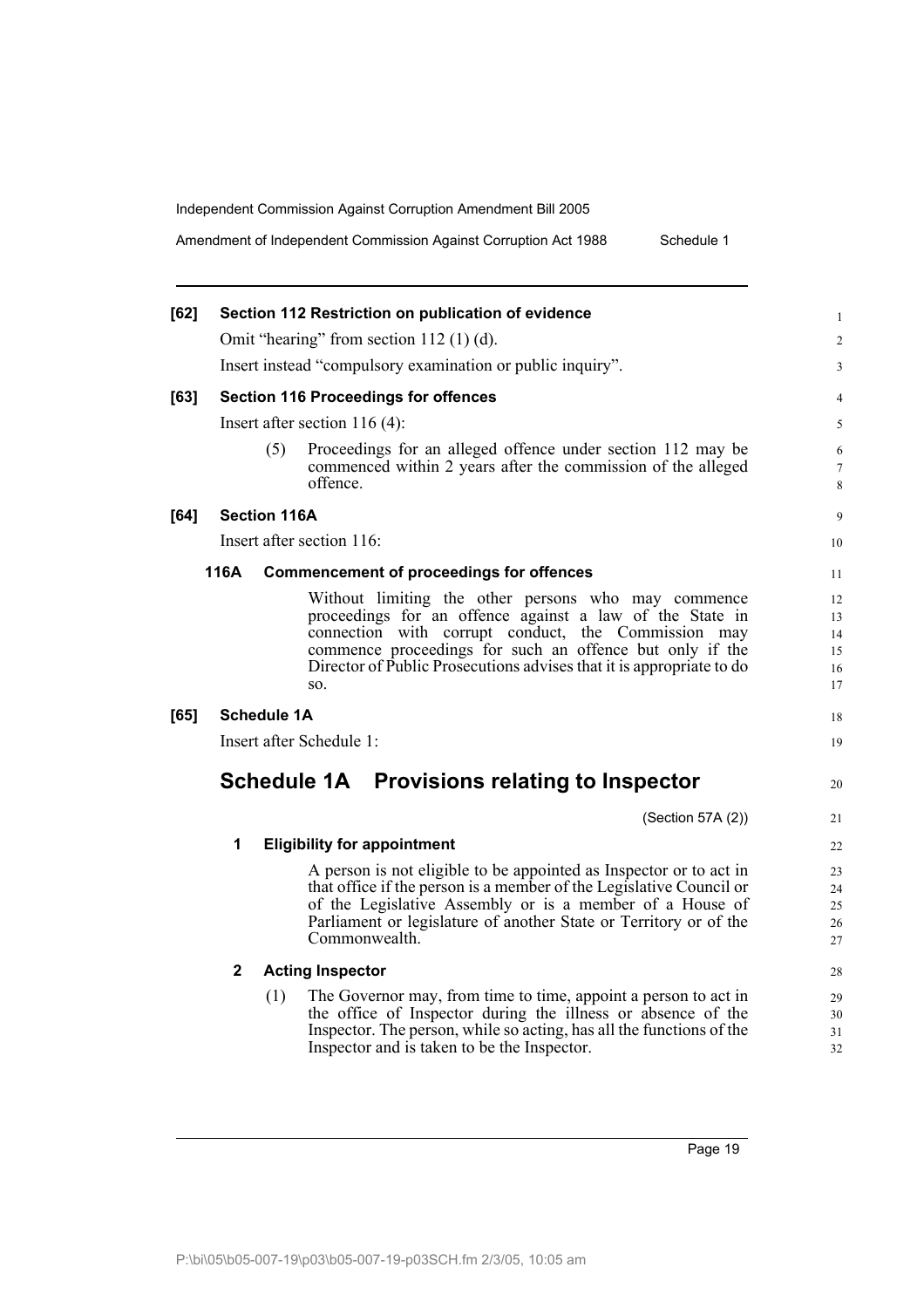|   | (2) | The Governor may, at any time, remove a person from the office<br>to which the person was appointed under this clause.                                                                                                                       |
|---|-----|----------------------------------------------------------------------------------------------------------------------------------------------------------------------------------------------------------------------------------------------|
|   | (3) | A person while acting under this clause is entitled to be paid such<br>remuneration (including travelling and subsistence allowances)<br>as the Governor may from time to time determine.                                                    |
|   | (4) | For the purposes of this clause, a vacancy in the office of<br>Inspector is taken to be an absence from office of Inspector.                                                                                                                 |
| 3 |     | <b>Basis of office</b>                                                                                                                                                                                                                       |
|   | (1) | The office of Inspector may be a full-time or part-time office,<br>according to the terms of appointment.                                                                                                                                    |
|   | (2) | The holder of a full-time office referred to in subclause (1) is<br>required to hold it on that basis, except to the extent permitted by<br>the Governor.                                                                                    |
| 4 |     | <b>Terms of office</b>                                                                                                                                                                                                                       |
|   | (1) | Subject to this Schedule, the Inspector holds office for such term<br>not exceeding 5 years as may be specified in the instrument of<br>appointment, but is eligible (if otherwise qualified) for<br>re-appointment.                         |
|   | (2) | A person may not hold the office of Inspector for terms totalling<br>more than 5 years.                                                                                                                                                      |
| 5 |     | Remuneration                                                                                                                                                                                                                                 |
|   | (1) | The Inspector is entitled to be paid such remuneration (including<br>travelling and subsistence allowances) as may be specified in the<br>instrument of appointment or as may be afterwards determined<br>by the Governor from time to time. |
|   | (2) | A determination does not operate so as to reduce the rate at which<br>remuneration is payable during the person's current term of<br>office.                                                                                                 |
|   | (3) | The Inspector is not, if a Judge of a New South Wales court and<br>while receiving remuneration as such a Judge, entitled to<br>remuneration under this Act.                                                                                 |
| 6 |     | Provisions where Judge is holding office as Inspector                                                                                                                                                                                        |
|   | (1) | The appointment of a person who is the holder of a judicial office<br>as Inspector or service by a person who is the holder of a judicial<br>office as Inspector does not affect:                                                            |
|   |     | the person's tenure of that judicial office, or<br>(a)                                                                                                                                                                                       |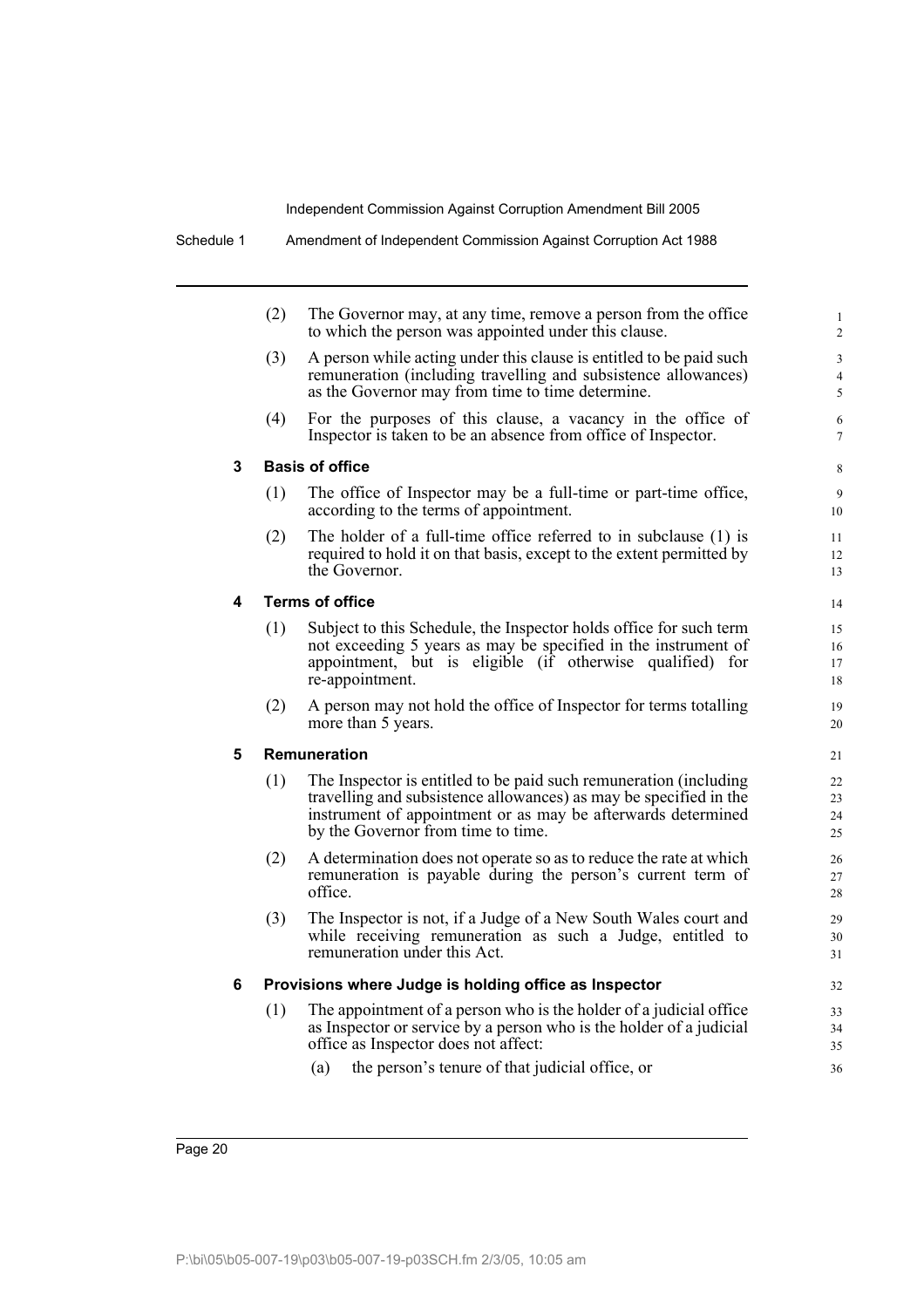|   |     | (b)    | the person's rank, title, status, remuneration or other rights<br>or privileges as the holder of that judicial office.                                                                                                                                          | 1<br>$\sqrt{2}$                  |
|---|-----|--------|-----------------------------------------------------------------------------------------------------------------------------------------------------------------------------------------------------------------------------------------------------------------|----------------------------------|
|   | (2) |        | The person's service as Inspector is, for all purposes, taken to be<br>service as the holder of that judicial office.                                                                                                                                           | $\mathfrak{Z}$<br>$\overline{4}$ |
|   | (3) |        | In this clause:                                                                                                                                                                                                                                                 | 5                                |
|   |     | Wales. | <i>judicial office</i> means an office of Judge of a court of New South                                                                                                                                                                                         | 6<br>$\boldsymbol{7}$            |
| 7 |     |        | Vacancy in office                                                                                                                                                                                                                                               | 8                                |
|   | (1) |        | <b>Vacancies</b>                                                                                                                                                                                                                                                | 9                                |
|   |     |        | The office of Inspector becomes vacant if the holder:                                                                                                                                                                                                           | 10                               |
|   |     | (a)    | dies, or                                                                                                                                                                                                                                                        | 11                               |
|   |     | (b)    | completes a term of office and is not re-appointed, or                                                                                                                                                                                                          | 12                               |
|   |     | (c)    | holds office for longer than the relevant term mentioned in<br>clause 4, or                                                                                                                                                                                     | 13<br>14                         |
|   |     | (d)    | resigns the office by instrument in writing addressed to the<br>Governor, or                                                                                                                                                                                    | 15<br>16                         |
|   |     | (e)    | is nominated for election as a member of the Legislative<br>Council or of the Legislative Assembly or as a member of<br>a House of Parliament or a legislature of another State or<br>Territory or of the Commonwealth, or                                      | 17<br>18<br>19<br>20             |
|   |     | (f)    | becomes bankrupt, applies to take the benefit of any law<br>for the relief of bankrupt or insolvent debtors, compounds<br>with his or her creditors or makes an assignment of his or<br>her remuneration for their benefit, or                                  | 21<br>22<br>23<br>24             |
|   |     | (g)    | becomes a mentally incapacitated person, or                                                                                                                                                                                                                     | 25                               |
|   |     | (h)    | is convicted in New South Wales of an offence that is<br>punishable by imprisonment for 12 months or more or is<br>convicted elsewhere than in New South Wales of an<br>offence that, if committed in New South Wales, would be<br>an offence so punishable, or | 26<br>27<br>28<br>29<br>30       |
|   |     | (i)    | is removed from office under subclause (2).                                                                                                                                                                                                                     | 31                               |
|   | (2) |        | <b>Removal from office</b>                                                                                                                                                                                                                                      | 32                               |
|   |     |        | The Inspector may be removed from office by the Governor on<br>the address of both Houses of Parliament.                                                                                                                                                        | 33<br>34                         |
| 8 |     |        | <b>Filling of vacancy</b>                                                                                                                                                                                                                                       | 35                               |
|   |     |        | If the office of Inspector becomes vacant, a person is, subject to<br>this Act, to be appointed to fill the vacancy.                                                                                                                                            | 36<br>37                         |
|   |     |        |                                                                                                                                                                                                                                                                 |                                  |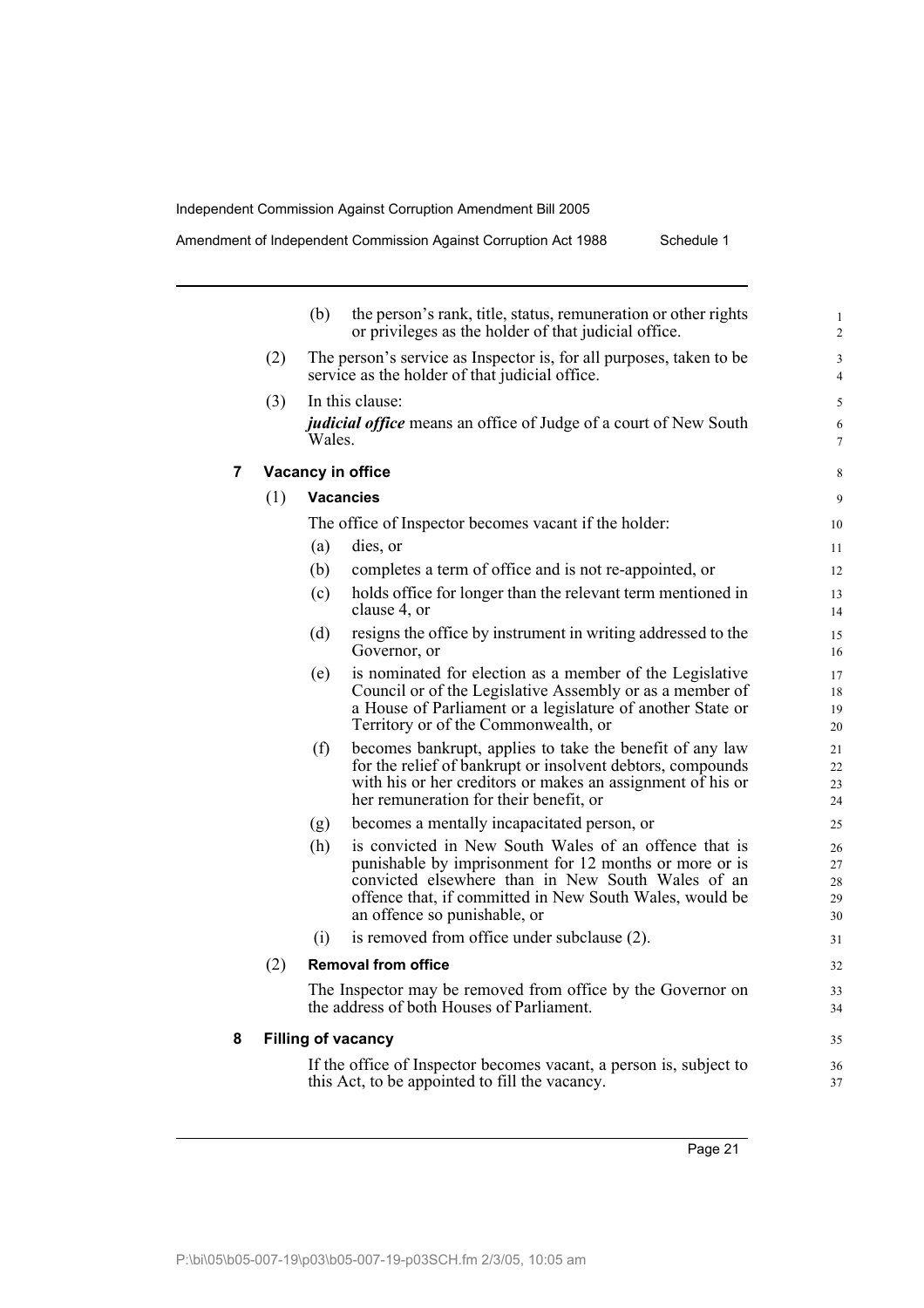Schedule 1 Amendment of Independent Commission Against Corruption Act 1988

# **9 Effect of certain other Acts**

|      | 9  |     | <b>Effect of certain other Acts</b>                                                                                                                                                                                                                                              | $\mathbf{1}$                          |
|------|----|-----|----------------------------------------------------------------------------------------------------------------------------------------------------------------------------------------------------------------------------------------------------------------------------------|---------------------------------------|
|      |    | (1) | The Public Sector Employment and Management Act 2002 does<br>not apply to the appointment of the Inspector, and the holder of<br>that office is not, as holder, subject to that Act.                                                                                             | $\overline{c}$<br>3<br>$\overline{4}$ |
|      |    | (2) | If by or under any other Act provision is made:                                                                                                                                                                                                                                  | 5                                     |
|      |    |     | requiring a person who is the holder of a specified office to<br>(a)<br>devote the whole of his or her time to the duties of that<br>office, or                                                                                                                                  | 6<br>$\tau$<br>8                      |
|      |    |     | prohibiting the person from engaging in employment<br>(b)<br>outside the duties of that office,                                                                                                                                                                                  | $\overline{9}$<br>10                  |
|      |    |     | the provision does not operate to disqualify the person from<br>holding that office and also the office of Inspector or from<br>accepting and retaining any remuneration payable to the person<br>under this Act as Inspector.                                                   | 11<br>12<br>13<br>14                  |
|      | 10 |     | Veto of proposed appointment of Inspector                                                                                                                                                                                                                                        | 15                                    |
|      |    | (1) | A person is not to be appointed as Inspector until:                                                                                                                                                                                                                              | 16                                    |
|      |    |     | a proposal that the person be so appointed has been<br>(a)<br>referred to the Joint Committee under section 64A, and                                                                                                                                                             | 17<br>18                              |
|      |    |     | the period that the Committee has under that section to<br>(b)<br>veto the proposed appointment has ended without the<br>Committee having vetoed the proposed appointment or the<br>Committee notifies the Minister that it has decided not to<br>veto the proposed appointment. | 19<br>20<br>21<br>22<br>23            |
|      |    | (2) | A person may be proposed for appointment on more than one<br>occasion.                                                                                                                                                                                                           | 24<br>25                              |
|      |    | (3) | In this clause, <i>appointment</i> includes re-appointment.                                                                                                                                                                                                                      | 26                                    |
| [66] |    |     | Schedule 4 Savings, transitional and other provisions                                                                                                                                                                                                                            | 27                                    |
|      |    |     | Insert at the end of clause $1(1)$ :                                                                                                                                                                                                                                             | 28                                    |
|      |    |     | Independent Commission Against Corruption Amendment Act<br>$200\bar{5}$                                                                                                                                                                                                          | 29<br>30                              |
|      |    |     |                                                                                                                                                                                                                                                                                  |                                       |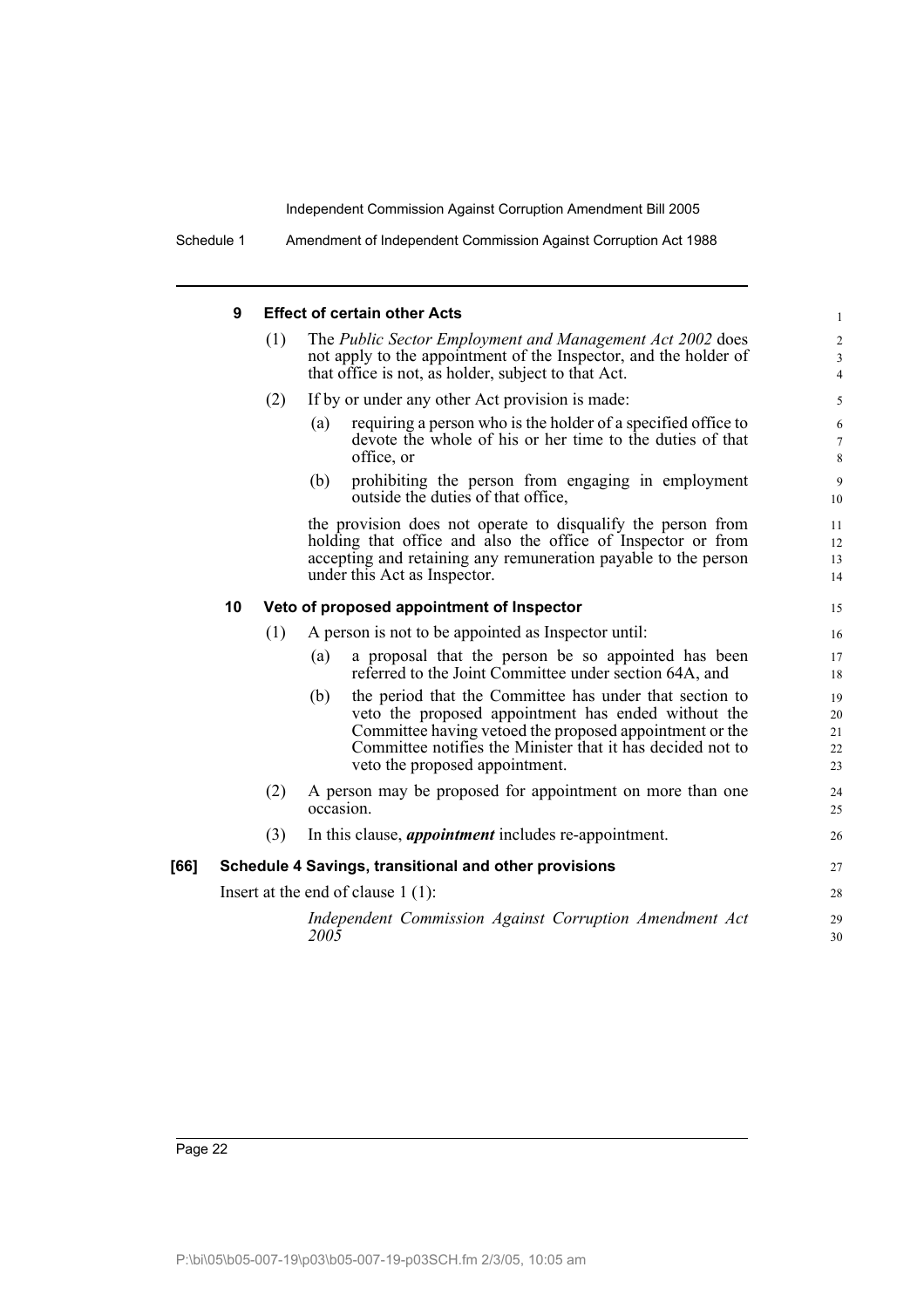Amendment of Independent Commission Against Corruption Act 1988 Schedule 1

1  $\mathfrak{Z}$ 

3 4  $\overline{5}$ 

# **[67] Schedule 4, Part 5**

Insert after clause 10:

# **Part 5 Provisions consequent on enactment of Independent Commission Against Corruption Amendment Act 2005**

# **11 Definition**

In this Part, *amending Act* means the *Independent Commission Against Corruption Amendment Act 2005.*

# **12 Pending investigations**

- (1) The amendments made by the amending Act apply to and in respect of a complaint or report made to, or investigation commenced by, the Commission before the commencement of this clause.
- (2) Despite subclause (1), the amendments made by the amending Act (other than those made to Part 10 (Contempt of Commission)) do not affect or apply to or in respect of any investigation in which a public hearing has commenced before the commencement of this clause.
- (3) In particular, the amendments made by the amending Act do not affect any step taken in respect of the public hearing or in connection with a hearing.

# **13 Annual reports**

The amendments made to section 76 by the amending Act extend to the annual report for the year ended, except as provided by the regulations.

# **14 References to hearings**

In any statutory instrument other than this Act, a reference to a hearing held under this Act is to be read as a reference to a compulsory examination or public inquiry as the case requires.

### **15 Inspector**

Part 5A, as inserted by the amending Act, extends to complaints made, and conduct of the Commission or officers of the Commission that occurred, before the commencement of this clause, and it does not matter that any person or persons involved are no longer public officials.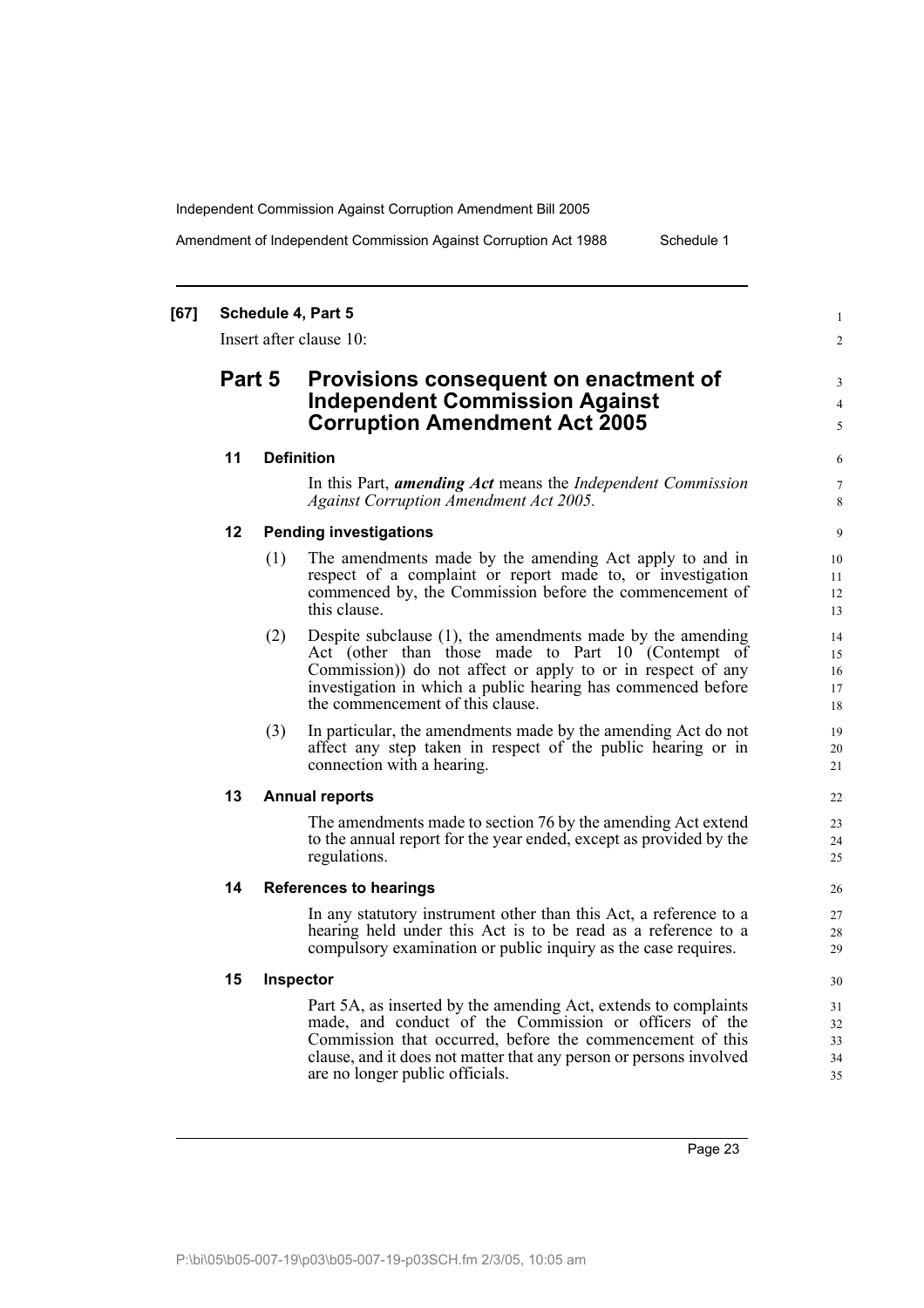Schedule 2 Amendment of other Acts and regulation

<span id="page-24-0"></span>

| <b>Schedule 2</b>                                                                             |  |                    | <b>Amendment of other Acts and regulation</b>                                                                                                                                                                                                                                                                                                      |             | 1                                |
|-----------------------------------------------------------------------------------------------|--|--------------------|----------------------------------------------------------------------------------------------------------------------------------------------------------------------------------------------------------------------------------------------------------------------------------------------------------------------------------------------------|-------------|----------------------------------|
|                                                                                               |  |                    |                                                                                                                                                                                                                                                                                                                                                    | (Section 4) | $\overline{c}$                   |
| 2.1                                                                                           |  |                    | <b>Criminal Records Regulation 2004</b>                                                                                                                                                                                                                                                                                                            |             | 3                                |
|                                                                                               |  |                    | Clause 7 Exclusion of applicants for employment with ICAC or ICAC<br>Inspector from consequences of conviction being spent                                                                                                                                                                                                                         |             | 4<br>5                           |
|                                                                                               |  |                    | Insert at the end of the clause:                                                                                                                                                                                                                                                                                                                   |             | 6                                |
|                                                                                               |  | (2)                | Section 12 of the Act does not apply in relation to an application<br>by a person for appointment or employment as an officer of the<br>Inspector within the meaning of the Independent Commission<br><b>Against Corruption Act 1988.</b>                                                                                                          |             | $\overline{7}$<br>8<br>9<br>10   |
| 2.2 <sub>2</sub>                                                                              |  |                    | Defamation Act 1974 No 18                                                                                                                                                                                                                                                                                                                          |             | 11                               |
| [1]                                                                                           |  | <b>Section 17K</b> |                                                                                                                                                                                                                                                                                                                                                    |             | 12                               |
|                                                                                               |  |                    | Omit the section. Insert instead:                                                                                                                                                                                                                                                                                                                  |             | 13                               |
| 17K<br>Matters arising under the Independent Commission Against<br><b>Corruption Act 1988</b> |  |                    |                                                                                                                                                                                                                                                                                                                                                    | 14<br>15    |                                  |
|                                                                                               |  | (1)                | There is a defence of absolute privilege for a publication:                                                                                                                                                                                                                                                                                        |             | 16                               |
|                                                                                               |  |                    | to or by the Independent Commission Against Corruption,<br>(a)<br><sub>or</sub>                                                                                                                                                                                                                                                                    |             | 17<br>18                         |
|                                                                                               |  |                    | to or by the Commissioner for the Commission as<br>(b)<br>Commissioner, or                                                                                                                                                                                                                                                                         |             | 19<br>20                         |
|                                                                                               |  |                    | to or by the Inspector of the Independent Commission<br>(c)<br>Against Corruption as Inspector, or                                                                                                                                                                                                                                                 |             | 21<br>22                         |
|                                                                                               |  |                    | to any officer of the Commission or officer of the Inspector<br>(d)<br>(within the meaning of the Independent Commission<br>Against Corruption Act 1988) as such an officer.                                                                                                                                                                       |             | 23<br>24<br>25                   |
|                                                                                               |  | (2)                | This section applies in relation to any compulsory examination or<br>public inquiry before the Independent Commission Against<br>Corruption or inquiry before the Inspector of the Independent<br>Commission Against Corruption or any other matter relating to<br>the powers, authorities, duties or functions of the Commission or<br>Inspector. |             | 26<br>27<br>28<br>29<br>30<br>31 |
|                                                                                               |  | (3)                | <b>This</b><br>section extends to publications made before<br>commencement of this section.                                                                                                                                                                                                                                                        | the         | 32<br>33                         |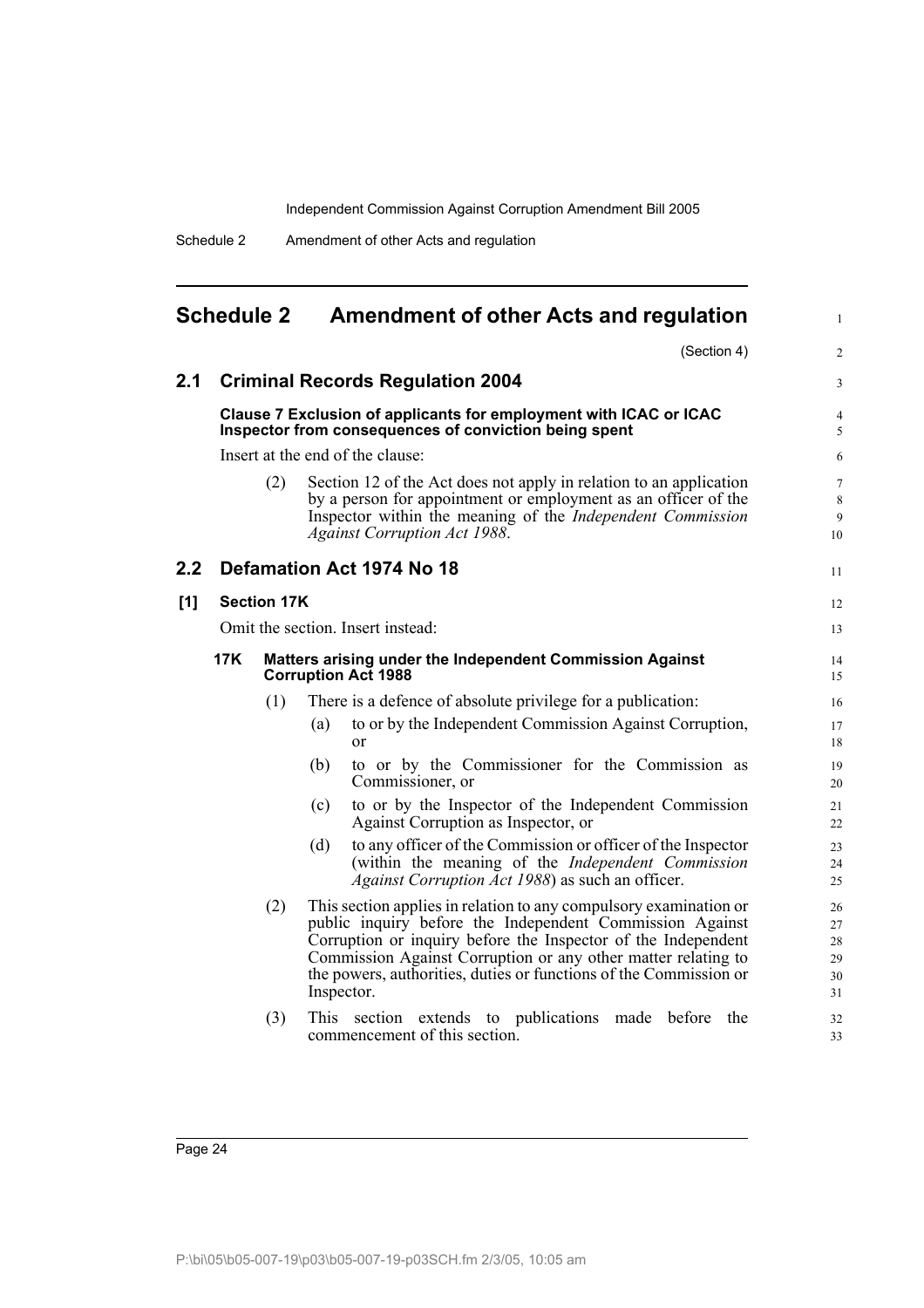Amendment of other Acts and regulation Schedule 2

| [2]   | documents and records              |      | Schedule 2 Proceedings of public concern and official and public                                                                                                                                          | 1<br>$\overline{c}$                        |
|-------|------------------------------------|------|-----------------------------------------------------------------------------------------------------------------------------------------------------------------------------------------------------------|--------------------------------------------|
|       |                                    |      | Omit clause 2 (18). Insert instead:                                                                                                                                                                       | 3                                          |
|       | (18)                               |      | proceedings at a public inquiry held before the Independent<br>Commission Against Corruption or at an inquiry held in public<br>before the Inspector of the Independent Commission Against<br>Corruption, | $\overline{4}$<br>5<br>6<br>$\overline{7}$ |
| 2.3   |                                    |      | Freedom of Information Act 1989 No 5                                                                                                                                                                      | 8                                          |
|       |                                    |      | <b>Schedule 2 Exempt bodies and offices</b>                                                                                                                                                               | 9                                          |
|       | Corruption:                        |      | Insert after the matter relating to the Independent Commission Against                                                                                                                                    | 10<br>11                                   |
|       |                                    |      | The office of Inspector of the Independent Commission Against Corruption—<br>operational auditing, complaint handling, investigative and report functions.                                                | 12<br>13                                   |
| 2.4   | <b>No 36</b>                       |      | <b>Greyhound and Harness Racing Administration Act 2004</b>                                                                                                                                               | 14<br>15                                   |
|       | <b>Section 42 Secrecy</b>          |      |                                                                                                                                                                                                           | 16                                         |
|       | Insert after section 42 $(5)$ (a): |      |                                                                                                                                                                                                           | 17                                         |
|       |                                    | (a1) | the Inspector of the Independent Commission Against<br>Corruption,                                                                                                                                        | 18<br>19                                   |
| 2.5   |                                    |      | <b>Health Records and Information Privacy Act 2002 No 71</b>                                                                                                                                              | 20                                         |
| [1]   | <b>Section 4 Definitions</b>       |      |                                                                                                                                                                                                           | 21                                         |
|       | section $4(1)$ :                   |      | Insert after paragraph (b) of the definition of <i>investigative agency</i> in                                                                                                                            | 22<br>23                                   |
|       |                                    | (b1) | the Inspector of the Independent Commission Against<br>Corruption,                                                                                                                                        | 24<br>25                                   |
| $[2]$ | <b>Section 4</b>                   |      |                                                                                                                                                                                                           | 26                                         |
|       | Insert in alphabetical order:      |      |                                                                                                                                                                                                           | 27                                         |
|       |                                    |      | staff of the Inspector of the Independent Commission Against<br><b>Corruption</b> means:                                                                                                                  | 28<br>29                                   |
|       |                                    | (a)  | any staff employed under section 57E $(1)$ or $(2)$ of the<br>Independent Commission Against Corruption Act 1988,<br>and                                                                                  | 30<br>31<br>32                             |
|       |                                    | (b)  | any consultants engaged under section 57E (3) of that Act.                                                                                                                                                | 33                                         |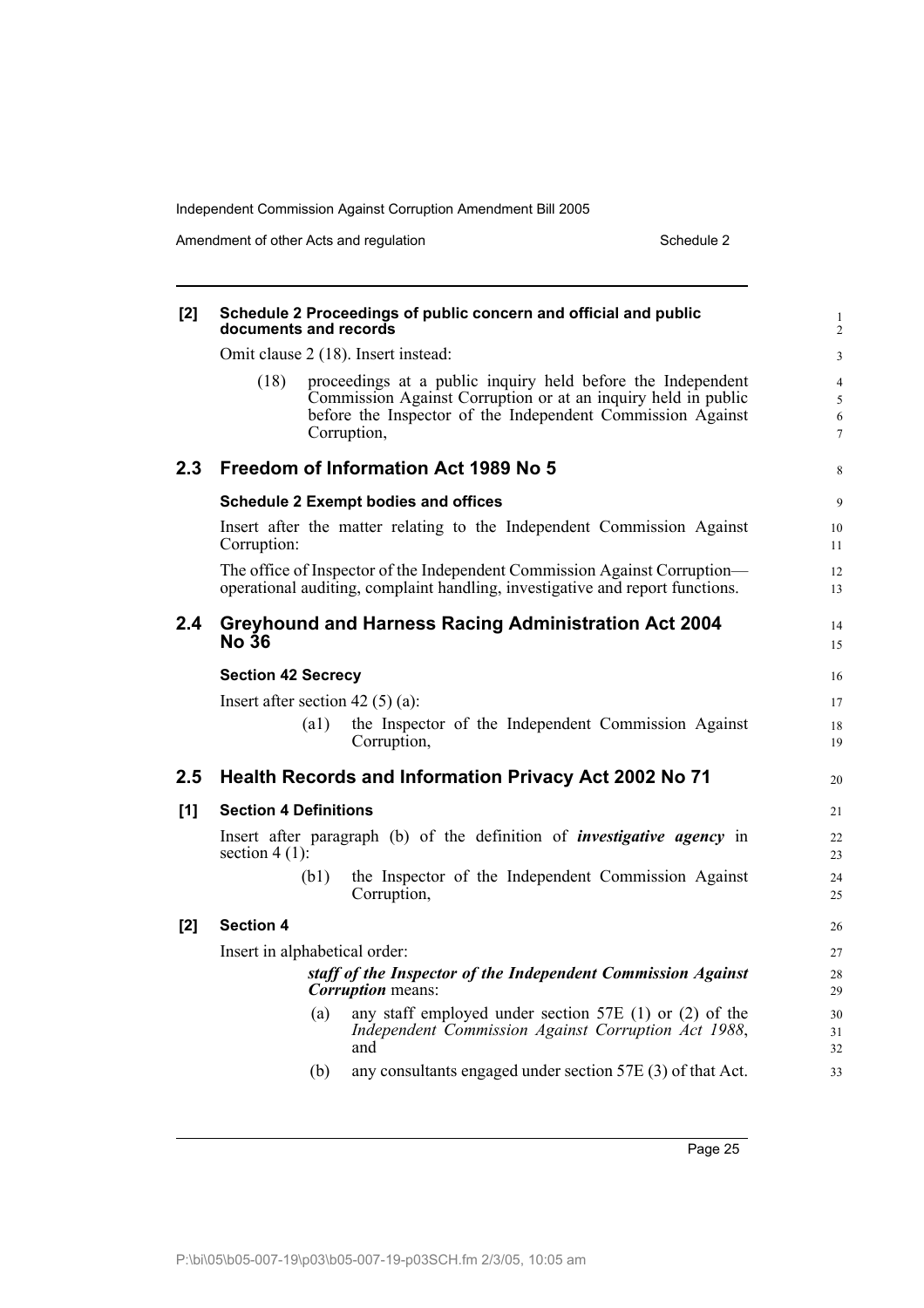#### **[3] Section 17 Specific exemptions (ICAC, ICAC Inspector and Inspector's staff, Police Service, PIC, Inspector of PIC and Inspector's staff and NSW Crime Commission)**

Insert ", the Inspector of the Independent Commission Against Corruption, the staff of the Inspector of the Independent Commission Against Corruption" after "Against Corruption".

15

26

### **[4] Section 60 Inquiries and investigations**

Insert ", the Inspector of the Independent Commission Against Corruption, the staff of the Inspector of the Independent Commission Against Corruption" after "Against Corruption" in section 60 (2).

#### **[5] Section 63 Information about compliance arrangements**

Insert ", the Inspector of the Independent Commission Against Corruption, the staff of the Inspector of the Independent Commission Against Corruption" after "Against Corruption" in section 63 (3).

# **2.6 Local Government Act 1993 No 30**

### **Section 440H How is the process for suspension of a councillor for misbehaviour initiated?**

Omit section 440H (1) (c). Insert instead:

- (c) a report made by the Ombudsman in which the Ombudsman states that the Ombudsman is satisfied that grounds exist that warrant the councillor's suspension, or
- (d) a report made by the Independent Commission Against Corruption in which the Commission recommends that consideration be given to suspending the councillor under this Division.

# **2.7 Police Act 1990 No 47**

# **Section 167A Offence of making false complaint about conduct of police officer or giving false information**

Insert after section 167A (2) (e):

(e1) the Inspector of the Independent Commission Against Corruption,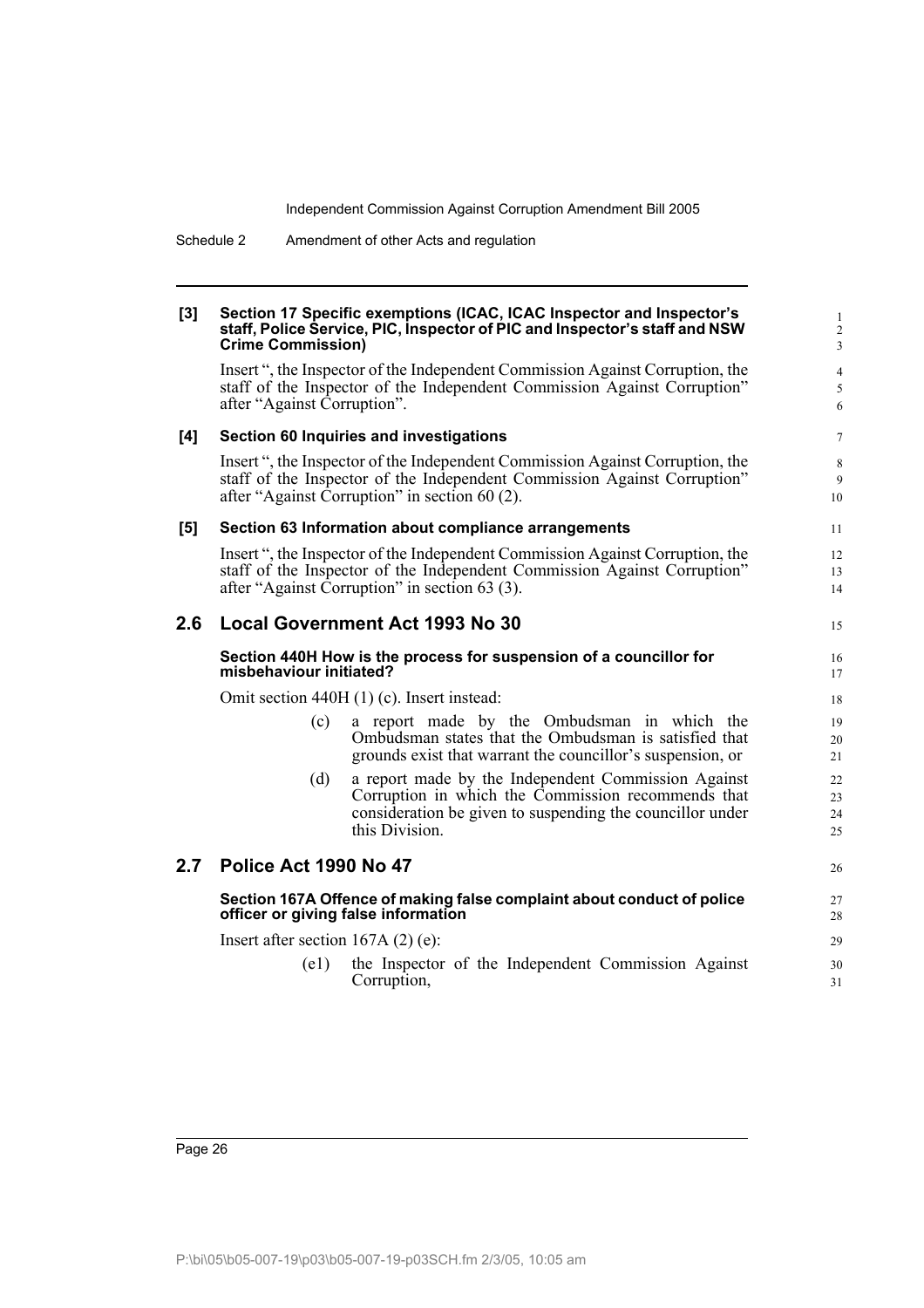Amendment of other Acts and regulation Schedule 2

| 2.8 |                               |               | <b>Police Integrity Commission Act 1996 No 28</b>                                                                                                                                                           | $\mathbf{1}$        |
|-----|-------------------------------|---------------|-------------------------------------------------------------------------------------------------------------------------------------------------------------------------------------------------------------|---------------------|
|     | <b>Section 4 Definitions</b>  |               |                                                                                                                                                                                                             | 2                   |
|     | Insert after section $4(3)$ : |               |                                                                                                                                                                                                             | $\mathbf{3}$        |
|     | (3A)                          | <b>Police</b> | References to police officers extend to all members of NSW                                                                                                                                                  | 4<br>5              |
|     |                               |               | A reference in this Act to a police officer includes a reference to<br>any member (whether or not a police officer) of NSW Police.                                                                          | 6<br>$\overline{7}$ |
| 2.9 | <b>No 133</b>                 |               | <b>Privacy and Personal Information Protection Act 1998</b>                                                                                                                                                 | 8<br>9              |
| [1] | <b>Section 3 Definitions</b>  |               |                                                                                                                                                                                                             | 10                  |
|     | section $3(1)$ :              |               | Insert after paragraph (b) of the definition of <i>investigative agency</i> in                                                                                                                              | 11<br>12            |
|     |                               | (b1)          | the Inspector of the Independent Commission Against<br>Corruption,                                                                                                                                          | 13<br>14            |
| [2] | Section 3 (1)                 |               |                                                                                                                                                                                                             | 15                  |
|     | Insert in alphabetical order: |               |                                                                                                                                                                                                             | 16                  |
|     |                               |               | staff of the Inspector of the Independent Commission Against<br><b>Corruption</b> means:                                                                                                                    | 17<br>18            |
|     |                               | (a)           | any staff employed under section 57E $(1)$ or $(2)$ of the<br>Independent Commission Against Corruption Act 1988,<br>and                                                                                    | 19<br>20<br>21      |
|     |                               | (b)           | any consultants engaged under section 57E (3) of that Act.                                                                                                                                                  | 22                  |
| [3] | <b>Crime Commission</b>       |               | Section 27 Specific exemptions (ICAC, ICAC Inspector and Inspector's<br>staff, Police Service, PIC, Inspector of PIC and Inspector's staff and NSW                                                          | 23<br>24<br>25      |
|     |                               |               | Insert ", the Inspector of the Independent Commission Against Corruption, the<br>staff of the Inspector of the Independent Commission Against Corruption"<br>after "Against Corruption" wherever occurring. | 26<br>27<br>28      |
| [4] |                               |               | Section 38 Inquiries and investigations                                                                                                                                                                     | 29                  |
|     |                               |               | Insert ", the Inspector of the Independent Commission Against Corruption, the<br>staff of the Inspector of the Independent Commission Against Corruption"<br>after "Against Corruption" in section 38 (2).  | 30<br>31<br>32      |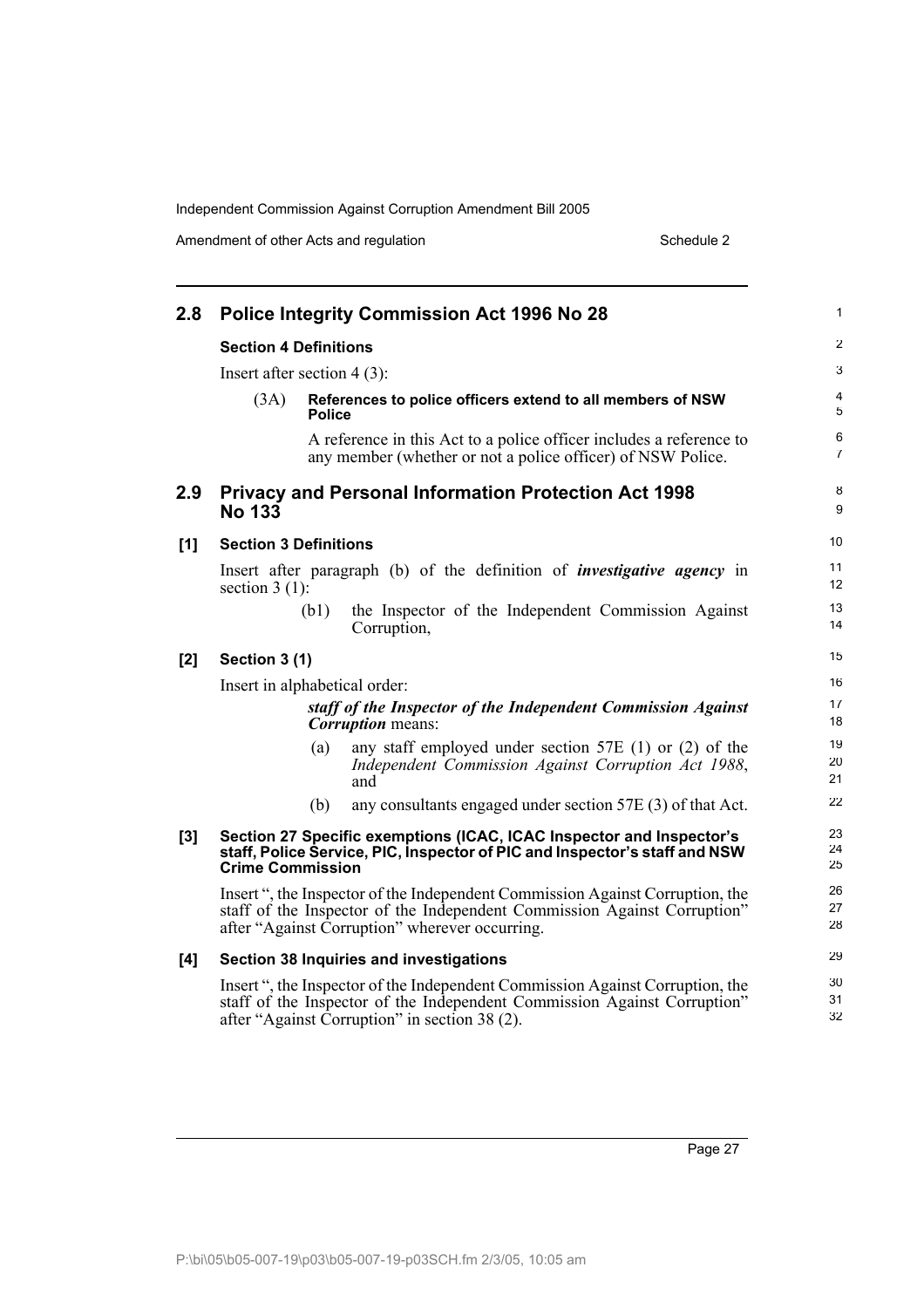Schedule 2 Amendment of other Acts and regulation

| [5]   |                               |                                                                                                   |                              | <b>Section 40 Personal information digest</b>                                                                                                                                                                                 | $\mathbf{1}$             |  |
|-------|-------------------------------|---------------------------------------------------------------------------------------------------|------------------------------|-------------------------------------------------------------------------------------------------------------------------------------------------------------------------------------------------------------------------------|--------------------------|--|
|       |                               |                                                                                                   |                              | Insert ", the Inspector of the Independent Commission Against Corruption, the<br>staff of the Inspector of the Independent Commission Against Corruption"<br>after "Against Corruption" in section 40 (4).                    | 2<br>3<br>$\overline{4}$ |  |
| [6]   |                               |                                                                                                   |                              | Section 42 Information about compliance arrangements                                                                                                                                                                          | 5                        |  |
|       |                               |                                                                                                   |                              | Insert ", the Inspector of the Independent Commission Against Corruption, the<br>staff of the Inspector of the Independent Commission Against Corruption"<br>after "Against Corruption" in section 42 (3).                    | 6<br>$\overline{7}$<br>8 |  |
|       |                               |                                                                                                   |                              | 2.10 Protected Disclosures Act 1994 No 92                                                                                                                                                                                     | 9                        |  |
| [1]   |                               |                                                                                                   | <b>Section 4 Definitions</b> |                                                                                                                                                                                                                               | 10                       |  |
|       | Insert in alphabetical order: |                                                                                                   |                              |                                                                                                                                                                                                                               |                          |  |
|       |                               |                                                                                                   |                              | <b>ICAC</b> Inspector means the Inspector of the Independent<br>Against Corruption<br>Commission<br>appointed<br>under<br>the<br>Independent Commission Against Corruption Act 1988.                                          | 12<br>13<br>14           |  |
|       |                               |                                                                                                   | <i>Act</i> 1988.             | <i>officer of the ICAC Inspector</i> means an officer of the Inspector,<br>as defined in the Independent Commission Against Corruption                                                                                        | 15<br>16<br>17           |  |
| [2]   |                               | <b>Section 4</b>                                                                                  |                              |                                                                                                                                                                                                                               | 18                       |  |
|       |                               |                                                                                                   |                              | Insert at the end of the definition of <i>investigating authority</i> :                                                                                                                                                       | 19                       |  |
|       |                               |                                                                                                   |                              | , or                                                                                                                                                                                                                          | 20                       |  |
|       |                               |                                                                                                   | (g)                          | the ICAC Inspector.                                                                                                                                                                                                           | 21                       |  |
| $[3]$ |                               | <b>Section 12C</b>                                                                                |                              |                                                                                                                                                                                                                               | 22                       |  |
|       |                               |                                                                                                   | Insert after section 12B:    |                                                                                                                                                                                                                               | 23                       |  |
|       | 12C                           | Disclosure concerning Commission, ICAC Inspector and officers<br>of Commission and ICAC Inspector |                              |                                                                                                                                                                                                                               |                          |  |
|       |                               | (1)                                                                                               |                              | To be protected by this Act, a disclosure by a public official to the<br>ICAC Inspector must:                                                                                                                                 | 26<br>27                 |  |
|       |                               |                                                                                                   | (a)                          | be made in accordance with the <i>Independent Commission</i><br>Against Corruption Act 1988, and                                                                                                                              | 28<br>29                 |  |
|       |                               |                                                                                                   | (b)                          | be a disclosure that shows or tends to show corrupt<br>conduct, maladministration or serious and substantial<br>waste of public money by the Commission, an officer of<br>the Commission or an officer of the ICAC Inspector. | 30<br>31<br>32<br>33     |  |